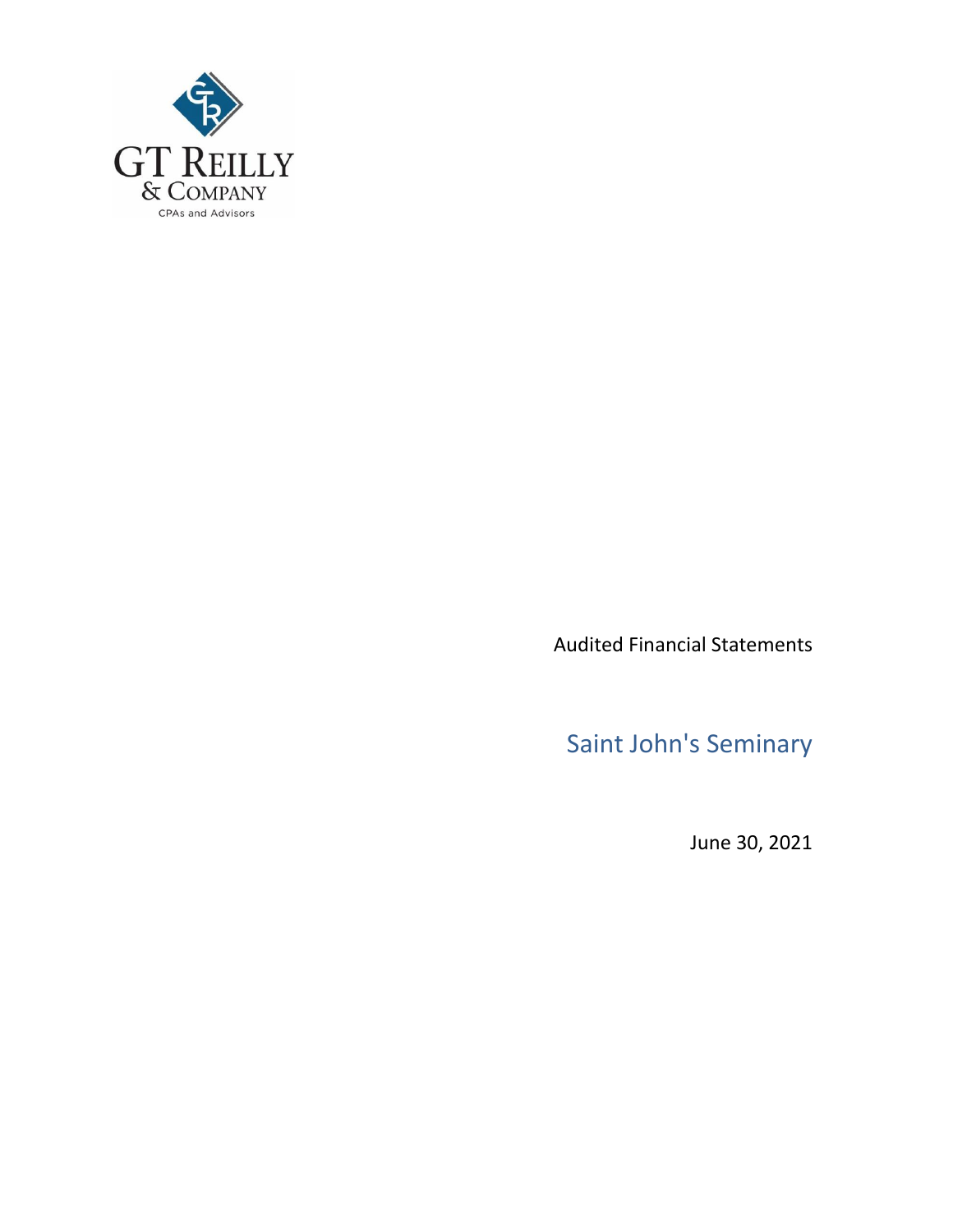# **Saint John's Seminary**

# **Audited Financial Statements**

**June 30, 2021**

| <b>INDEPENDENT AUDITORS' REPORT</b> |   |
|-------------------------------------|---|
| AUDITED FINANCIAL STATEMENTS        |   |
| STATEMENTS OF FINANCIAL POSITION    | 3 |
| STATEMENTS OF ACTIVITIES            | 4 |
| STATEMENTS OF FUNCTIONAL EXPENSES   | 5 |
| STATEMENTS OF CASH FLOWS            | 6 |
| NOTES TO FINANCIAL STATEMENTS       |   |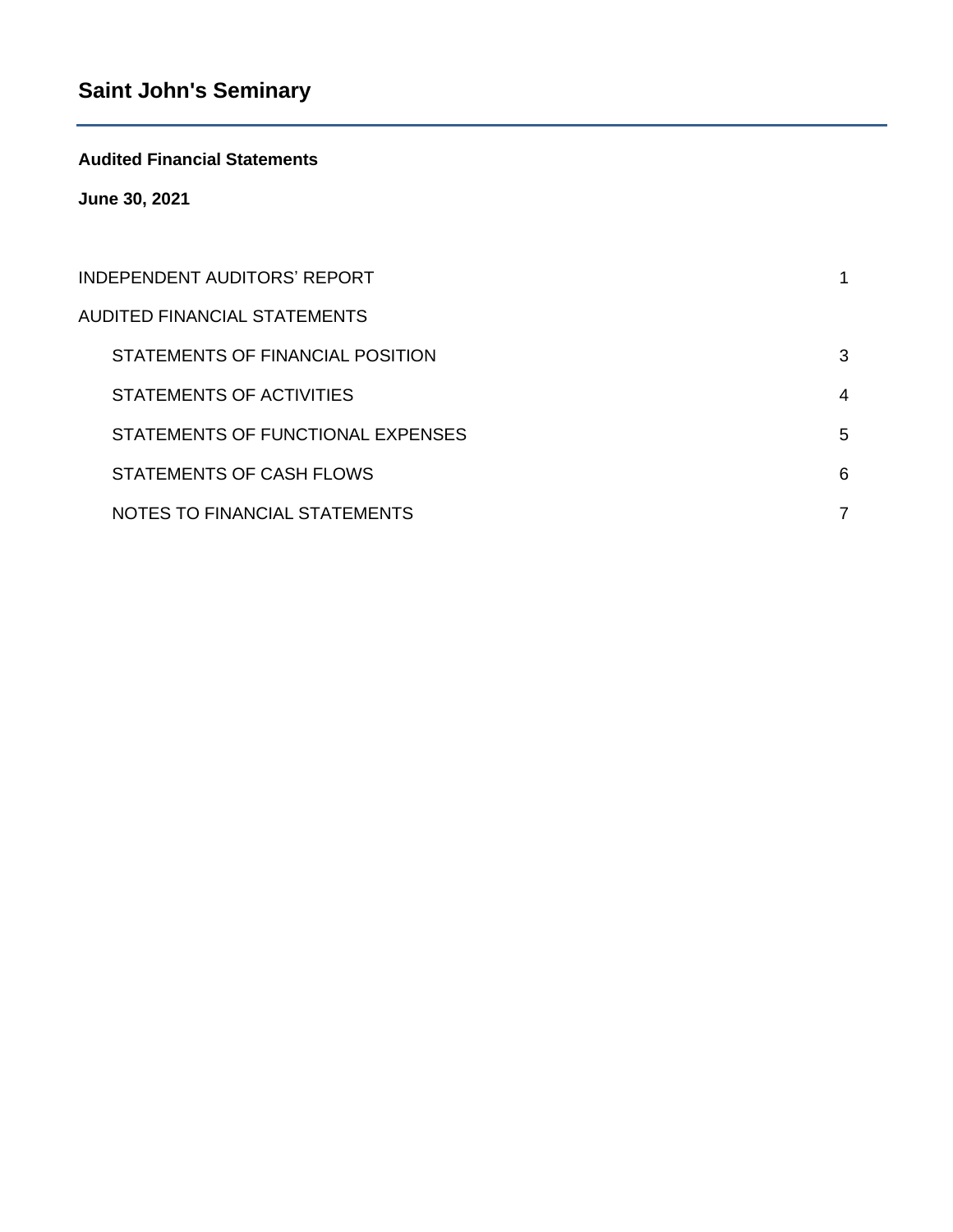

424 Adams Street, Milton, MA 02186-4358 T. 617.696.8900 / F. 617.698.1803 www.gtreilly.com

# **Independent Auditors' Report**

To the Trustees Saint John's Seminary

We have audited the accompanying financial statements of Saint John's Seminary, which comprise the statements of financial position as of June 30, 2021 and 2020, and the related statements of activities and changes in net assets, functional expenses and cash flows for the years then ended, and the related notes to the financial statements.

### *Management's Responsibility for the Financial Statements*

Management is responsible for the preparation and fair presentation of these financial statements in accordance with accounting principles generally accepted in the United States of America; this includes the design, implementation, and maintenance of internal control relevant to the preparation and fair presentation of financial statements that are free from material misstatement, whether due to fraud or error.

### *Auditors' Responsibility*

Our responsibility is to express an opinion on these financial statements based on our audits. We conducted our audits in accordance with auditing standards generally accepted in the United States of America. Those standards require that we plan and perform the audits to obtain reasonable assurance about whether the financial statements are free from material misstatement.

An audit involves performing procedures to obtain audit evidence about the amounts and disclosures in the financial statements. The procedures selected depend on the auditors' judgment, including the assessment of the risks of material misstatement of the financial statements, whether due to fraud or error. In making those risk assessments, the auditor considers internal control relevant to the entity's preparation and fair presentation of the financial statements in order to design audit procedures that are appropriate in the circumstances, but not for the purpose of expressing an opinion on the effectiveness of the entity's internal control. Accordingly, we express no such opinion. An audit also includes evaluating the appropriateness of accounting policies used and the reasonableness of significant accounting estimates made by management, as well as evaluating the overall presentation of the financial statements.

We believe that the audit evidence we have obtained is sufficient and appropriate to provide a basis for our audit opinion.



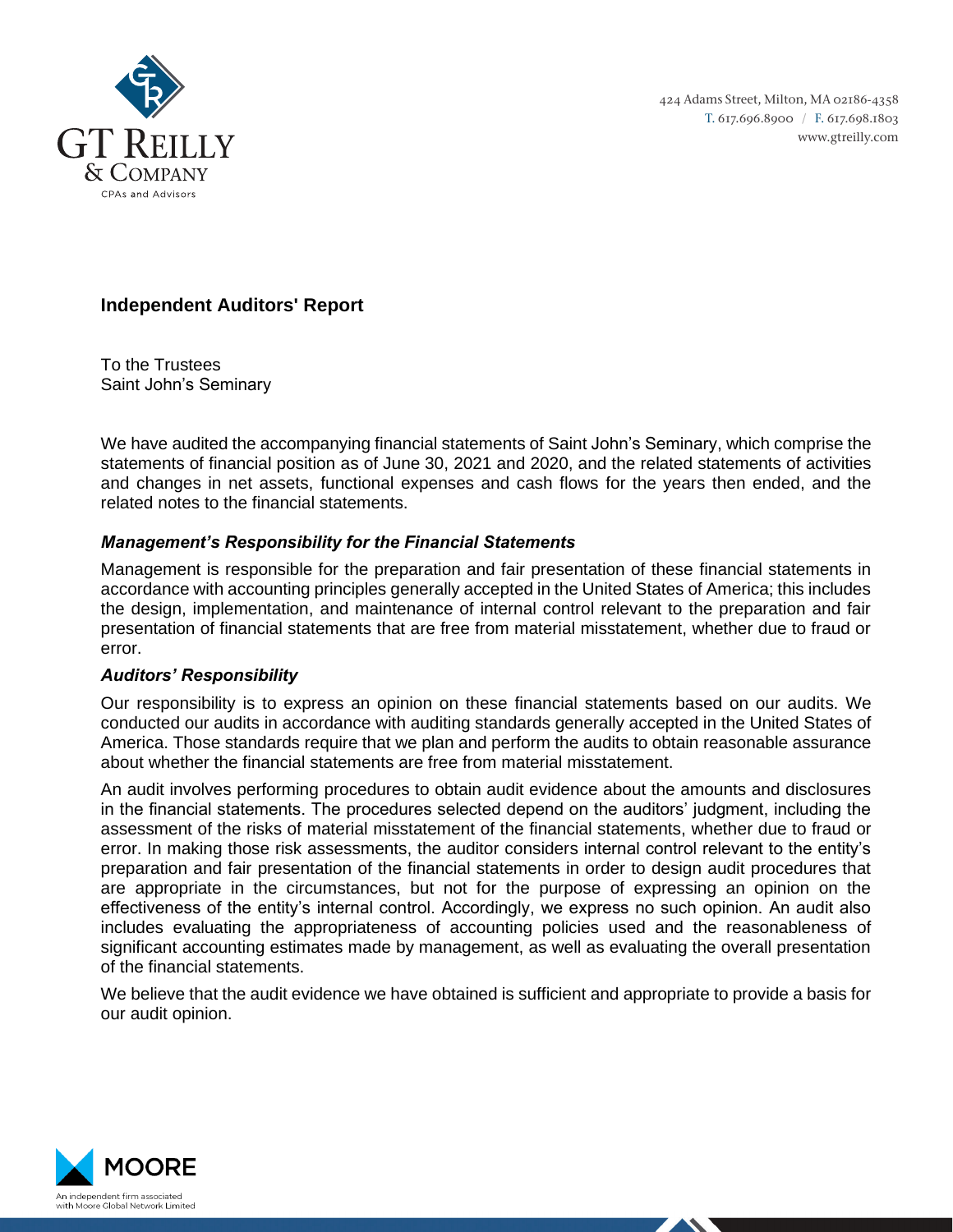# *Opinion*

.

In our opinion, the financial statements referred to above present fairly, in all material respects, the financial position of Saint John's Seminary as of June 30, 2021, and 2020, and the changes in its net assets and cash flows for the years then ended, in conformity with accounting principles generally accepted in the United States of America.

A. T. Reilly & Company

G.T. Reilly & Company

Milton, Massachusetts December 13, 2021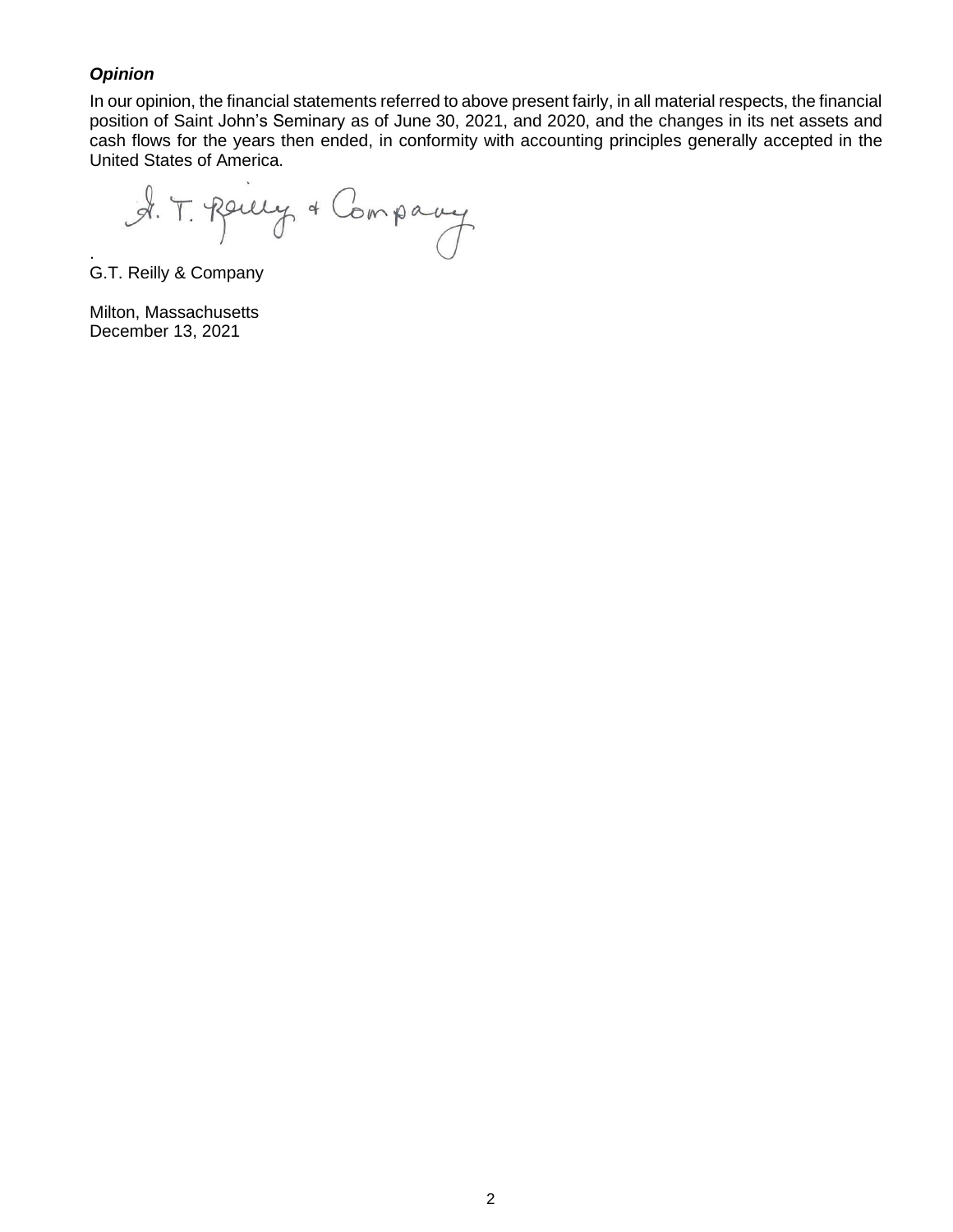### **Statements of Financial Position**

**June 30**

|                                                          | 2021                      | 2020              |
|----------------------------------------------------------|---------------------------|-------------------|
| Assets                                                   |                           |                   |
| Cash and cash equivalents                                | \$<br>2,993,028           | 3,339,190         |
| Tuition receivable, net of allowances                    |                           | 117,913           |
| Grant pledge receivable, net of allowances               | 261,779                   |                   |
| Interest and dividends receivable                        | 456,828                   | 298,373           |
| Due from related organization                            | 42,357                    | 79,618            |
| Land and buildings held for sale                         |                           | 8,687,359         |
| Note receivable, related organization                    | 34,730,582                | 34,891,078        |
| Cash restricted to long-term investment                  | 142,972                   | 113,222           |
| Investments, at fair value                               | 42,903,405                | 33,747,938        |
| Interest in the net assets of related foundation         | 5,969,643                 | 4,234,096         |
| Beneficial interests in trusts                           | 706,723                   | 564,427           |
| Land, buildings and equipment, net                       | 17,345,971                | 17,840,062        |
| <b>TOTAL ASSETS</b>                                      | 105,553,288               | \$<br>103,913,276 |
| <b>Liabilities and Net Assets</b>                        |                           |                   |
| Liabilities:                                             |                           |                   |
| Notes payable and accrued interest, related organization |                           | 10,892,085        |
| SBA Paycheck Protection Program Ioan, forgivable         |                           | 337,600           |
| Accounts payable and accrued expenses                    | 234,662                   | 207,880           |
| Deposits                                                 |                           | 14,880            |
| Deferred revenue                                         | 261,779                   |                   |
| <b>TOTAL LIABILITIES</b>                                 | 496,441                   | 11,452,445        |
|                                                          |                           |                   |
| Net Assets:                                              |                           |                   |
| Without donor restrictions                               | 69,320,183                | 64,767,091        |
| With donor restrictions                                  |                           | 27,693,740        |
|                                                          | 35,736,664<br>105,056,847 | 92,460,831        |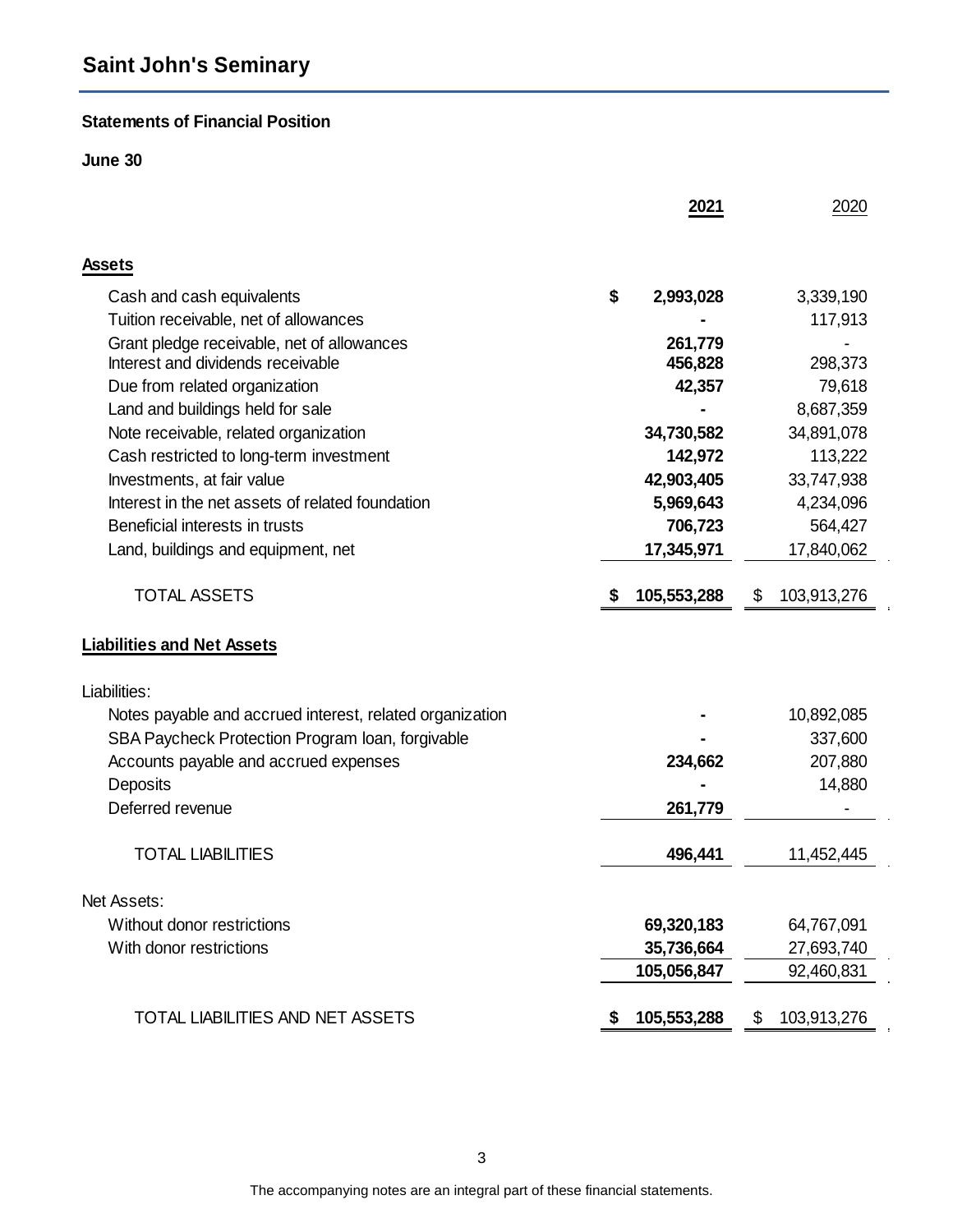# **Saint John's Seminary**

#### **Statements of Activities**

**Year Ended June 30**

|                                                        | 2021                 |                     |                 | 2020                         |                   |                 |  |
|--------------------------------------------------------|----------------------|---------------------|-----------------|------------------------------|-------------------|-----------------|--|
|                                                        | <b>Without Donor</b> | <b>With Donor</b>   |                 | <b>Without Donor</b>         | <b>With Donor</b> |                 |  |
|                                                        | <b>Restrictions</b>  | <b>Restrictions</b> | Total           | Restrictions                 | Restrictions      | Total           |  |
| OPERATING REVENUES AND SUPPORT                         |                      |                     |                 |                              |                   |                 |  |
| Tuition, fees, room and board                          | 3,086,240            | \$                  | 3,086,240<br>\$ | \$<br>3,352,292              | \$                | 3,352,292<br>\$ |  |
| Less financial aid                                     | (1,878,922)          |                     | (1,878,922)     | (1,866,047)                  |                   | (1,866,047)     |  |
| Net tuition, fees, room and board                      | 1,207,318            |                     | 1,207,318       | 1,486,245                    |                   | 1,486,245       |  |
| Parish collections - Pentecost                         | 42,357               |                     | 42,357          | 73,166                       |                   | 73,166          |  |
| Contributions, grants and bequests                     | 763,576              | 155,249             | 918,825         | 255,379                      | 98,119            | 353,498         |  |
| Matching gifts                                         | 19,525               |                     | 19,525          | 24,672                       |                   | 24,672          |  |
| Other revenues                                         | 68,320               |                     | 68,320          | 123,142                      |                   | 123,142         |  |
| Net Assets released from restrictions                  | 862,714              | (862, 714)          |                 | 816,195                      | (816, 195)        |                 |  |
| TOTAL OPERATING REVENUES AND SUPPORT                   | 2,963,810            | (707, 465)          | 2,256,345       | 2,778,799                    | (718, 076)        | 2,060,723       |  |
| <b>OPERATING EXPENSES</b>                              |                      |                     |                 |                              |                   |                 |  |
| School of Theology                                     | 3,300,145            |                     | 3,300,145       | 3,698,594                    |                   | 3,698,594       |  |
| School of Masters in Ministry                          | 334,328              |                     | 334,328         | 349,308                      |                   | 349,308         |  |
| Redemptoris Mater                                      | 260,177              |                     | 260,177         | 236,731                      |                   | 236,731         |  |
| Management and general                                 | 1,721,371            |                     | 1,721,371       | 1,711,865                    |                   | 1,711,865       |  |
| Fundraising                                            | 345,417              |                     | 345,417         | 296,448                      |                   | 296,448         |  |
| <b>TOTAL OPERATING EXPENSES</b>                        | 5,961,438            |                     | 5,961,438       | 6,292,946                    |                   | 6,292,946       |  |
| NET OPERATING ACTIVITIES                               | (2,997,628)          | (707, 465)          | (3,705,093)     | (3,514,147)                  | (718,076)         | (4,232,223)     |  |
| NON-OPERATING ACTIVITIES                               |                      |                     |                 |                              |                   |                 |  |
| Change in interest in net assets of related foundation |                      | 1,735,547           | 1,735,547       |                              | 378,059           | 378,059         |  |
| Change in value of beneficial interests in trusts      |                      | 142,296             | 142,296         |                              | 603               | 603             |  |
| Investment return, net                                 | 3,865,419            | 6,872,546           | 10,737,965      | 424,424                      | 387,742           | 812,166         |  |
| Debt forgiveness on PPP loan                           | 337,600              |                     | 337,600         |                              |                   |                 |  |
| Loss on assets classified as held for sale             |                      |                     |                 | (2,940,122)                  |                   | (2,940,122)     |  |
| Gain on sale of assets held for sale                   | 3,347,701            |                     | 3,347,701       |                              |                   |                 |  |
| NET NON-OPERATING ACTIVITIES                           | 7,550,720            | 8,750,389           | 16,301,109      | (2,515,698)                  | 766,404           | (1,749,294)     |  |
| INCREASE (DECREASE) IN NET ASSETS                      | 4,553,092            | 8,042,924           | 12,596,016      | (6,029,845)                  | 48,328            | (5,981,517)     |  |
| NET ASSETS AT BEGINNING OF YEAR                        | 64,767,091           | 27,693,740          | 92,460,831      | 70,796,936                   | 27,645,412        | 98,442,348      |  |
| NET ASSETS AT END OF YEAR                              | \$69,320,183         | \$35,736,664        | \$105,056,847   | $\mathfrak{S}$<br>64,767,091 | \$27,693,740      | \$92,460,831    |  |
|                                                        |                      |                     |                 |                              |                   |                 |  |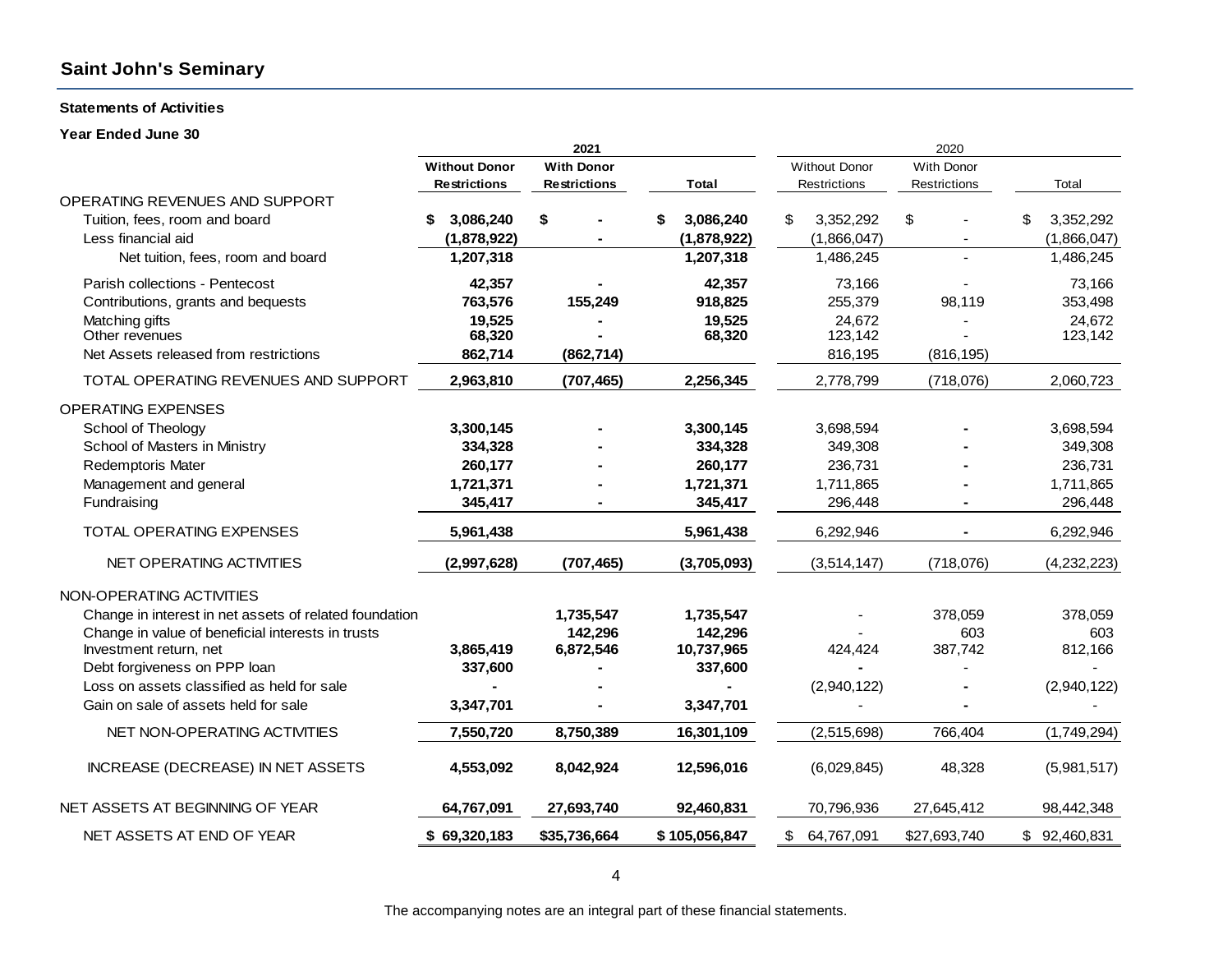### **Saint John's Seminary**

#### **Statements of Functional Expenses**

#### **Year Ended June 30**

|                                    | 2021                      |                    |                       |  |                                      |  |                      |             |                           | 2020                     |                          |                        |                      |                 |
|------------------------------------|---------------------------|--------------------|-----------------------|--|--------------------------------------|--|----------------------|-------------|---------------------------|--------------------------|--------------------------|------------------------|----------------------|-----------------|
|                                    | Management<br>and General | <b>Fundraising</b> | School of<br>Theology |  | <b>Masters of</b><br><b>Ministry</b> |  | Redemptoris<br>Mater | Total       | Management<br>and General | Fundraising              | School of<br>Theology    | Masters of<br>Ministry | Redemptoris<br>Mater | Total           |
| <b>Faculty salary and benefits</b> | .010,819                  | 268,843<br>ж       | 450,626<br>S          |  | 274.199                              |  | 16,063               | \$2,020,550 | \$<br>839,222             | \$221,787                | 445,671<br>\$.           | \$<br>277.751          | \$<br>9,971          | ,794,402<br>\$1 |
| Clergy salary and benefits         | 181,316                   |                    | 438,879               |  |                                      |  | 77,458               | 697,653     | 147.490                   | $\blacksquare$           | 523,391                  |                        | 95,983               | 766,864         |
| <b>Education assistance</b>        |                           |                    | 211,229               |  |                                      |  |                      | 211,229     | $\blacksquare$            | $\overline{\phantom{a}}$ | 308,147                  | $\blacksquare$         | $\blacksquare$       | 308,147         |
| <b>Professional services</b>       | 160.411                   | 10,230             | 144.659               |  | 30,830                               |  | 61,078               | 407,208     | 277,064                   | 10,382                   | 92,145                   | 14,875                 | $\blacksquare$       | 394,466         |
| <b>Insurance</b>                   | 165,401                   |                    | 2,241                 |  |                                      |  |                      | 167,642     | 128,986                   | ٠                        | 37,122                   | 3,562                  | $\blacksquare$       | 169,670         |
| Office expense                     | 51,403                    | 53,701             | 40,049                |  | 1,926                                |  |                      | 147,079     | 76,622                    | 35,215                   | 18,998                   | 29,237                 | $\blacksquare$       | 160,072         |
| Occupancy                          | 42,842                    | 1,600              | 249,261               |  | 22,199                               |  | 73,568               | 389,470     | 45,546                    | 1,461                    | 261,214                  | 23,404                 | 79,564               | 411,189         |
| <b>Conference and travel</b>       | 776                       | 3,300              | 3,580                 |  | 5,174                                |  |                      | 12,830      | 41,590                    | 15,181                   | 200                      |                        | $\blacksquare$       | 56,971          |
| <b>Student insurance</b>           |                           |                    | 269,260               |  |                                      |  |                      | 269,260     | $\blacksquare$            | $\blacksquare$           | 256,834                  | $\sim$                 | $\blacksquare$       | 256,834         |
| <b>Household expenses</b>          |                           |                    | 808,520               |  |                                      |  | 32,010               | 840,530     | $\blacksquare$            | 269                      | 811,710                  | 479                    | 51,213               | 863,671         |
| Depreciation                       | 72,997                    | 5,214              | 443,198               |  |                                      |  |                      | 521,409     | 98,080                    | 7,006                    | 595,483                  | $\sim$                 | $\blacksquare$       | 700,569         |
| <b>Interest</b>                    | 35,406                    | 2,529              | 214.965               |  |                                      |  |                      | 252,900     | 57,265                    | 4,090                    | 347,679                  |                        | $\blacksquare$       | 409,034         |
| Other                              |                           |                    | 23.678                |  |                                      |  |                      | 23,678      | $\blacksquare$            | 1,057                    | $\overline{\phantom{a}}$ |                        | $\blacksquare$       | 1,057           |
|                                    | 1,721,371                 | 345,417            | \$3,300,145           |  | 334,328                              |  | 260,177              | \$5,961,438 | \$1,711,865               | \$296,448                | \$3,698,594              | 349,308<br>\$          | 236,731              | \$6,292,946     |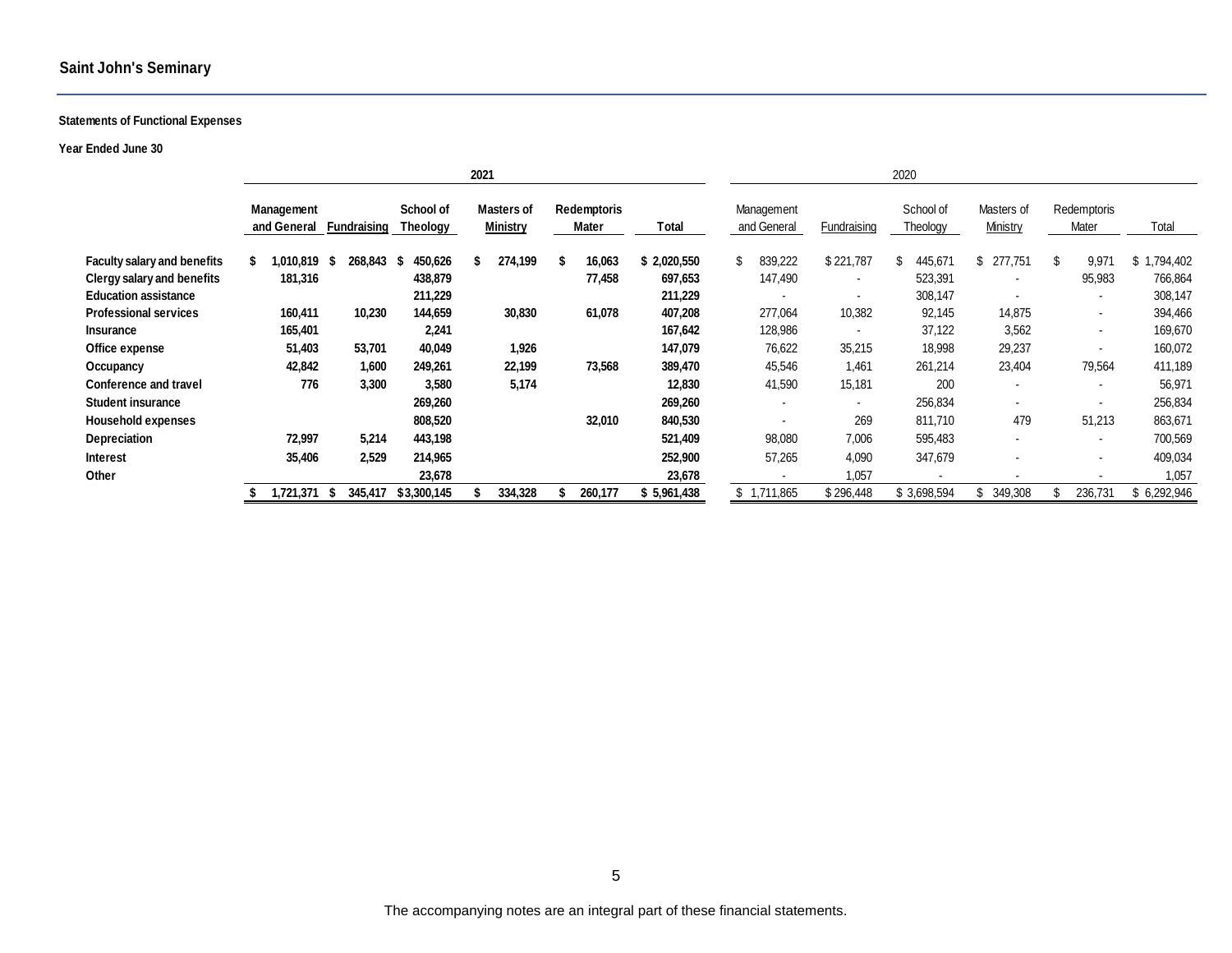#### **Statements of Cash Flows**

#### **For the Year Ended June 30**

|                                                                      | 2021             | 2020            |
|----------------------------------------------------------------------|------------------|-----------------|
|                                                                      |                  |                 |
| CASH FLOWS FROM OPERATING ACTIVITIES                                 |                  |                 |
| Change in net assets                                                 | \$<br>12,596,016 | \$ (5,981,517)  |
| Adjustments to reconcile change in net assets to net cash            |                  |                 |
| and cash equivalents provided by operating activities:               |                  |                 |
| Net realized and unrealized gains/losses on investments              | (10, 198, 553)   | 564,233         |
| Gain on sale of assets held for sale                                 | (3,347,701)      |                 |
| Change in value of beneficial interest in trusts                     | (142, 296)       | (603)           |
| Depreciation                                                         | 521,409          | 700,569         |
| SBA Paycheck Protection Program Ioan forgiveness                     | (337,600)        |                 |
| Change in interest in net assets of related foundation               | (1,735,547)      | (378,059)       |
| Loss on assets classified as held for sale                           |                  | 2,940,121       |
| Changes in operating assets and liabilities:                         |                  |                 |
| Increase/Decrease in:                                                |                  |                 |
| Interest and dividends receivable                                    | (158, 455)       | 79,545          |
| Prepaid expenses and other assets                                    |                  | (4, 584)        |
| Tuition receivable, net of allowances                                | 117,913          | (109, 798)      |
| Due from related organization                                        | 37,261           | 209,725         |
| Restricted cash                                                      | (29,750)         | (29, 477)       |
| Grant pledge receivable                                              | (261, 779)       | 7,333           |
| Deposits                                                             |                  | 14,880          |
| Notes receivable-related party                                       | 160,496          | 192,224         |
| Deferred revenue                                                     | 246,899          | (29, 416)       |
| Accounts payable and accrued expenses                                | 26,782           | (55, 431)       |
| <b>Accrued interest</b>                                              |                  | 409,039         |
| NET CASH APPLIED TO OPERATING ACTIVITIES                             | (2,504,905)      | (1,471,216)     |
| CASH FLOWS FROM INVESTING ACTIVITIES                                 |                  |                 |
| Additions to land, buildings and equipment                           | (27, 318)        | (16, 528)       |
| Proceeds from sale of land and buildings held for sale               | 12,035,060       |                 |
| Purchase of investments                                              | (539, 412)       | (923, 427)      |
| Proceeds fom sales/redemptions of investments                        | 1,582,498        | 1,836,091       |
| Transfer of assets from related foundation                           |                  | 636,755         |
|                                                                      |                  |                 |
| NET CASH PROVIDED FROM INVESTING ACTIVITIES                          | 13,050,828       | 1,532,891       |
| CASH FLOWS FROM FINANCING ACTIVITIES                                 |                  |                 |
| Payments on notes payable and accrued interest, related organization | (10,892,085)     |                 |
| SBA Paycheck Protection Program Loan, forgivable                     |                  | 337,600         |
| NET CASH (APPLIED TO) PROVIDED FROM FINANCING ACTIVITIES             | (10,892,085)     | 337,600         |
| NET (DECREASE) INCREASE IN CASH                                      | (346, 162)       | 399,275         |
| CASH AT BEGINNING OF YEAR                                            | 3,339,190        | 2,939,915       |
| CASH AT END OF YEAR                                                  | \$<br>2,993,028  | 3,339,190<br>P. |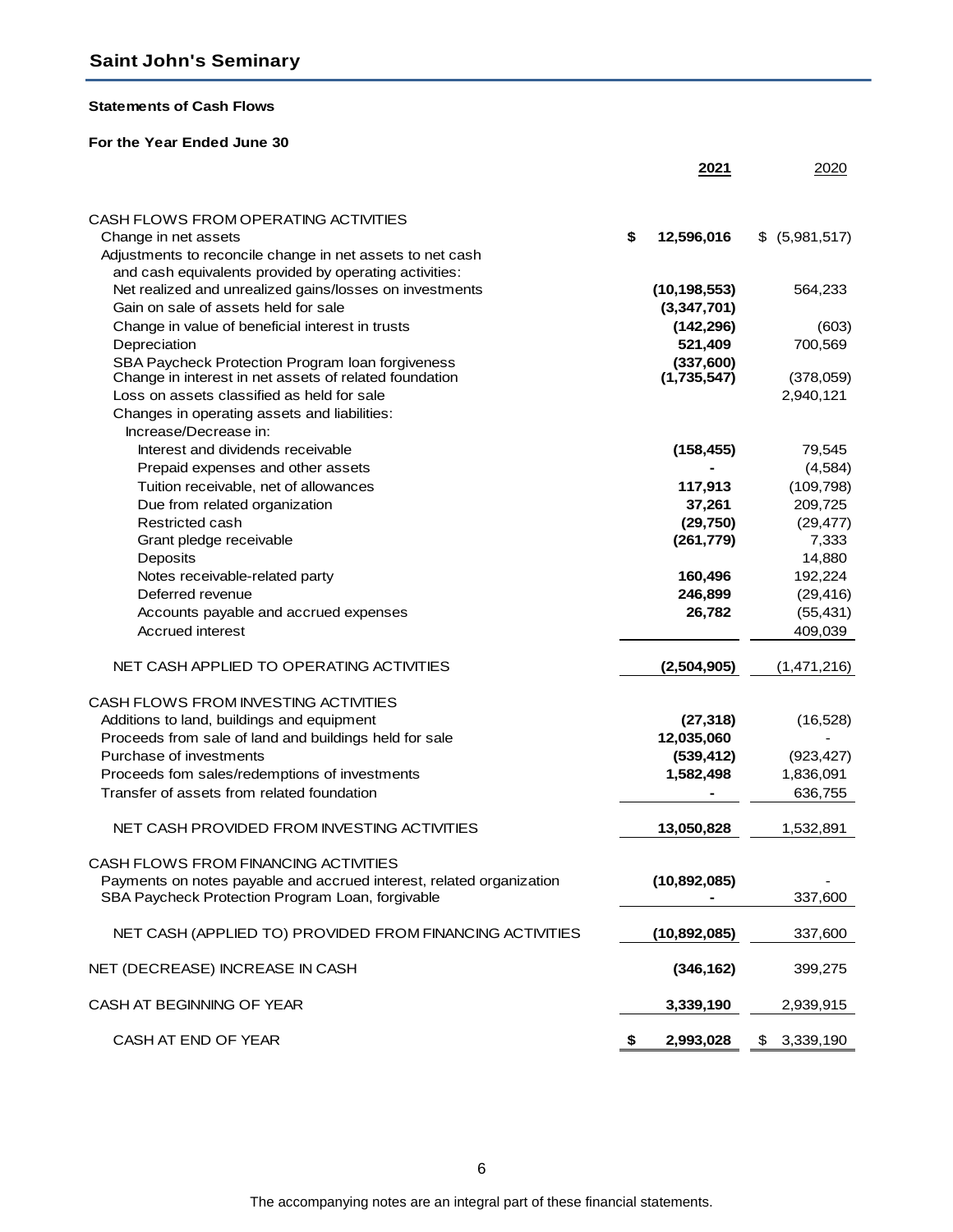### **Notes to Financial Statements**

**June 30, 2021**

# **Note 1 – Principal Activity and Summary of Significant Accounting Policies**

Principal Activity - Saint John's Seminary ("the Seminary") was incorporated in Massachusetts as a nonprofit religious organization in 1883. The Seminary is a Roman Catholic Archdiocese of Boston professional and graduate theological school dedicated primarily to the intellectual, cultural, and spiritual preparation of the seminarians for the priesthood. The Seminary's primary sources of funding are investment income, tuition and donations.

The Archbishop of Boston, by virtue of his office, serves as chairman of the Seminary and numerous other separately incorporated Catholic organizations that operate within the Archdiocese of Boston. While these organizations are considered to be related organizations of the Seminary, their financial activities are not presented as part of the accompanying financial statements.

Financial Statement Presentation – As a not-for-profit organization, the Seminary presents in its statements of financial position and changes in net assets, two classes of net assets based on the existence or absence of donor-imposed restrictions as follows:

*Net Assets Without Donor Restrictions* – Net assets that are available for use in general operations and not subject to donor restrictions. At its discretion, the Board of Trustees may designate net assets without donor restrictions for specific purposes.

*Net Assets With Donor Restrictions* – Net assets that are subject to donor-imposed restrictions. Some donorimposed restrictions are temporary in nature, such as those that will be met with the passage of time, the occurrence of events, or by the use of the funds as specified by the donor. Other donor-imposed restrictions may be perpetual in nature where the donor stipulates that the funds be maintained in perpetuity.

Donor-restricted support is recorded as "net assets with donor restrictions" when received or pledged. When a temporary donor-imposed restriction expires, either by use of the funds for the specified purpose or by the expiration of a time restriction, related amounts of "net assets with donor restrictions" are reclassified to "net assets without donor restrictions" and reported in the statement of activities as "net assets released from restrictions" (see Note 11).

Contributions made with donor-imposed restrictions to maintain the principal in perpetuity (endowments), while allowing the use of income generated therefrom, are also classified as "net assets with donor restrictions". Income derived from the investment of these perpetual net assets is reported as an increase in "net assets without donor restrictions" or "net assets with donor restrictions" depending on the terms of the donor instrument. Unrealized gains or losses on perpetual net assets are reported as increases or decreases in "net assets with donor restrictions" unless the donor explicitly states otherwise.

Contributions – In June of 2018, the Financial Accounting Standards Board issued Accounting Standards Update (ASU) 2018-08, *"Clarifying the Scope and the Accounting Guidance for Contributions Received and Contributions Made"*. The ASU is intended to assist entities in evaluating whether transactions should be accounted for, and reported as, contributions or as exchange transactions, and in determining whether a contribution is conditional or unconditional.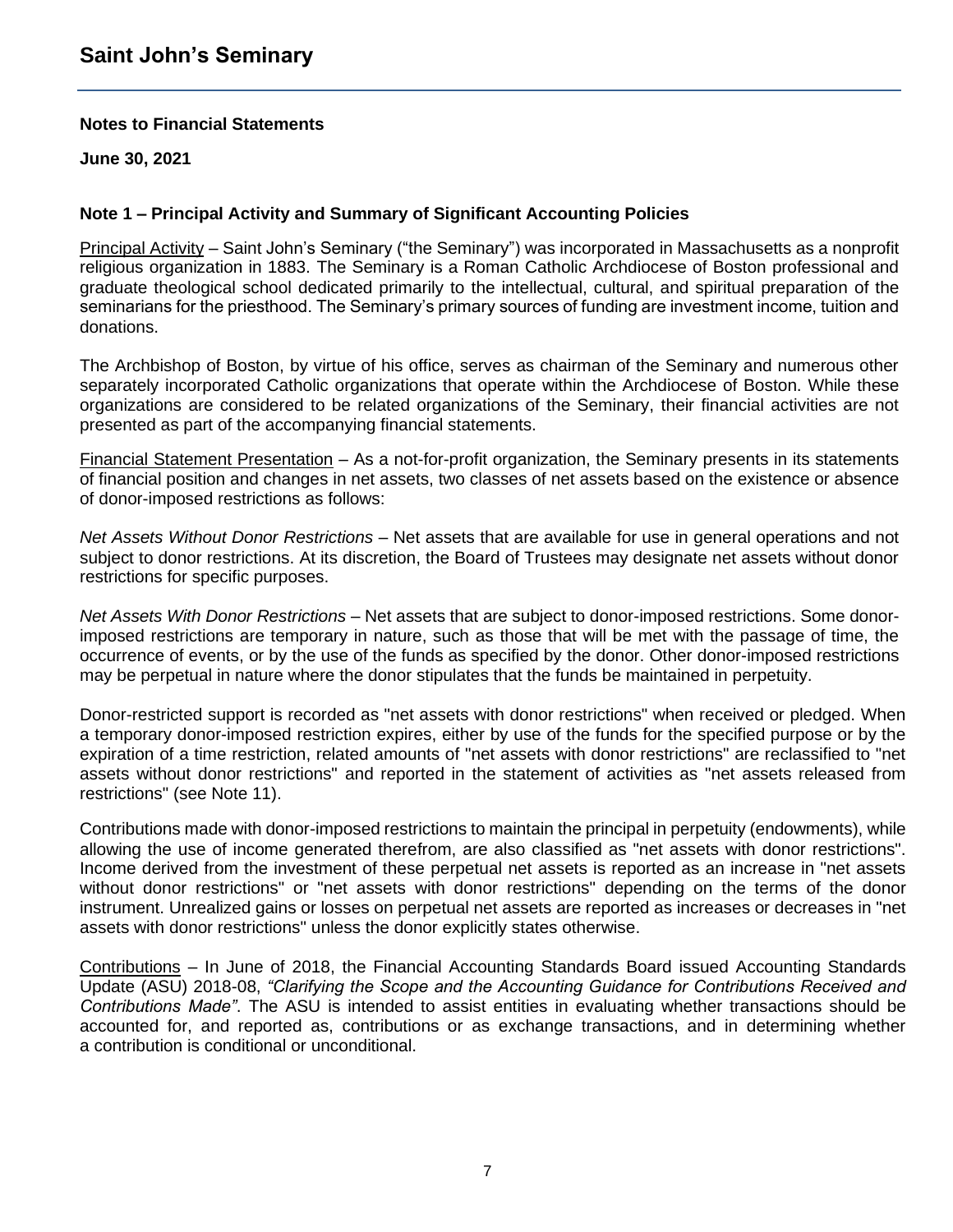### **Note 1 – Principal Activity and Summary of Significant Accounting Policies (Cont.)**

The ASU clarifies that a contribution represents a nonreciprocal transaction where the grantor or donor does not receive a benefit of commensurate value in return for the assets or resources provided to the recipient. In an exchange transaction, the resource provider receives some thing or benefit of commensurate value in return for the resources provided. Exchange transactions include instances where a transfer of assets represents a payment from a third-party payer on behalf of an existing exchange transaction between the recipient and an identified customer receiving the benefit. However, where the benefit or potential benefit is received by the public or segments thereof, and the resource provider (such as a foundation, government agency, corporation or other entity), only receives indirect or incidental benefit that is not of commensurate value, the transaction is considered a contribution for accounting purposes. Distinguishing between contributions and exchange transactions determines the appropriate accounting and reporting for a transaction.

The Seminary adopted the principles of the ASU effective July 1, 2019 on a modified prospective basis. Management made a determination that its existing accounting policies and methods substantially comply with the ASU. Therefore, there were no changes to the Seminary's accounting methods in 2020, and the adoption of ASU 2018-08 had no effect on the Seminary's financial statements as of and for the year ended June 30, 2020.

Accounting Estimates – The preparation of financial statements in conformity with accounting principles generally accepted in the United States of America requires management to make estimates and assumptions that affect certain reported amounts of assets, liabilities, revenues, expenses and the disclosure of contingent assets and liabilities. Actual results could differ from these estimates.

Cash and Cash Equivalents – The Seminary considers short-term, highly-liquid investments with original maturities of three months or less to be cash equivalents for presentation purposes in the statement of financial position and the statement of cash flows.

Revenue Recognition – Effective July 1, 2019, the Seminary adopted FASB Accounting Standards Update (ASU) 2014-09, "Revenue from Contracts with Customers", and all subsequent amendments to the ASU (collectively, Accounting Standards Codification (ASC) 606). The new standards are based on the principle that an entity should recognize revenue to depict the transfer of promised goods or services to customers in an amount that reflects the consideration to which the entity expects to be entitled in exchange for those goods or services. Under the new standard, among other things, revenue is recognized at a point in time (when), or over time (as), a performance obligation is satisfied depending on the terms of the contract.

The Seminary has determined that there were no significant changes necessary to its existing revenue recognition policies and methods upon adoption of ASC 606. As a result, there was no effect on the Seminary's net assets or changes in net assets as of and for the years ended June 30, 2021 and 2020 from the adoption of this standard. Similarly, under the permitted full retrospective method of adoption, it was also determined that the new standard had no effect on the Seminary's net assets and changes in net assets as previously reported for 2019. To date, the Seminary has not had to significantly change its revenue recognition or make any significant accounting adjustments as a result of adopting this standard. The new revenue standards do not apply to revenues and support that are covered under other accounting standards such as contributions and investment earnings, gains and losses. The Seminary's contract revenues and related methods of recognition are summarized as follows:

*Tuition Revenue* – The Seminary recognizes revenue from student tuition and fees during the fiscal year in which the related services are provided to students. The performance obligation of delivering educational services is simultaneously received and consumed by the students; therefore, the revenue is recognized ratably over the course of the academic year. In addition, the students pay room and board to live on premises during the school year. Contracts for tuition, room, and board are combined into a single portfolio of similar contracts. Payment for tuition, room and board is required before the start of the academic year. All amounts received prior to the commencement of the academic year are recorded as liabilities and revenue recognition is deferred to the applicable period. Scholarships provided to students are recorded as reductions to tuition, room and board at the time the revenue is recognized.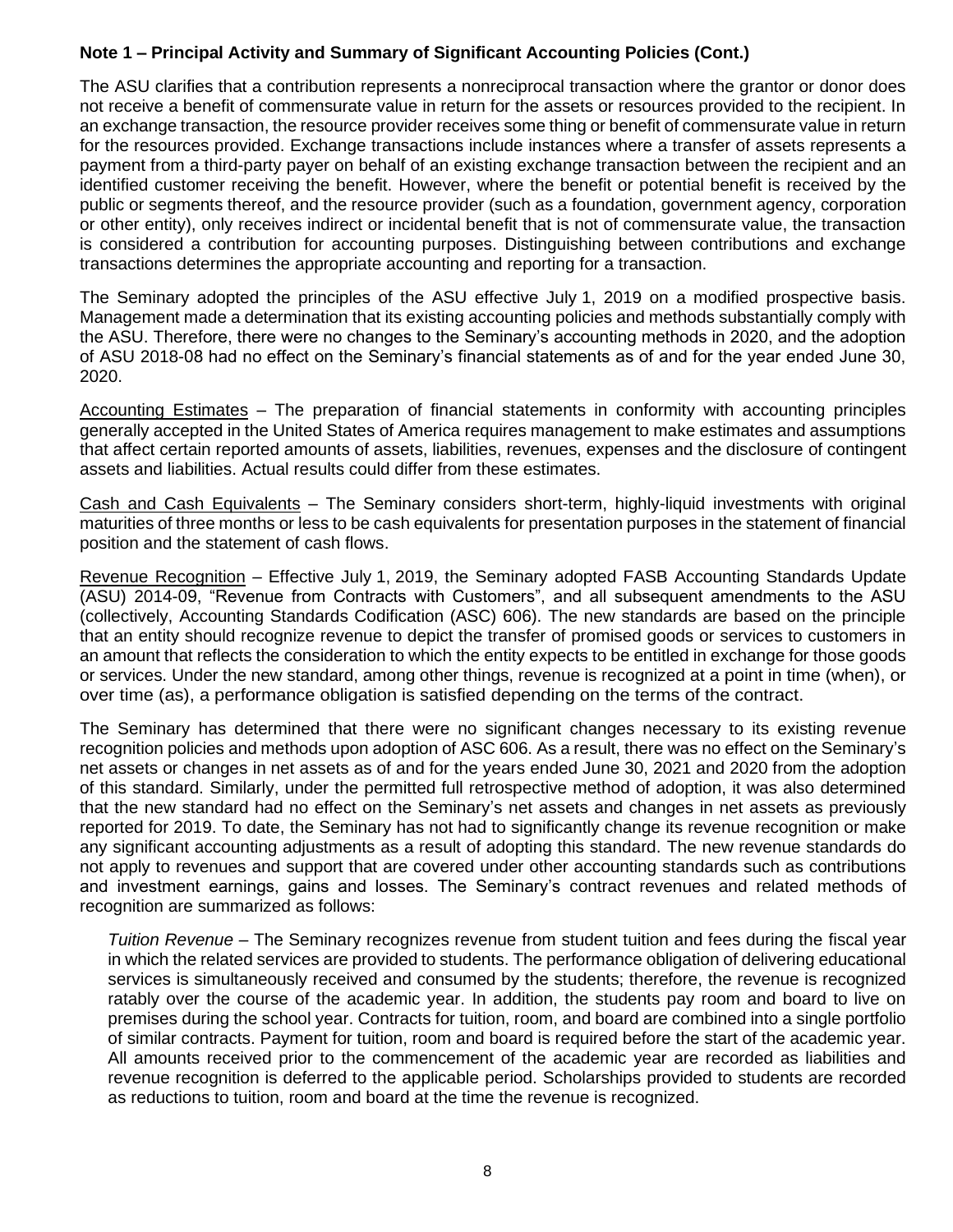### **Note 1 – Principal Activity and Summary of Significant Accounting Policies (Cont.)**

Contribution and Pledges Receivable – Contributions, including unconditional promises to give to the Seminary, are initially recognized at fair value as support in the period the donor's commitments are received. Conditional promises to give are not recognized until the conditions they depend on are substantially met. Contributions to be received after one year are discounted as a rate commensurate with the risk involved. Amortization of the discount is recorded as contributed support. Allowance is made for uncollectible promises based upon past experience and other relevant factors. As of June 30, 2021 and 2020, management determined that no allowance was necessary.

Contributed Services – The Seminary recognizes contributions of services received as support in the statement of activities with an equal amount recognized as expense if the services provided require special skills and would need to be purchased by the Seminary if not contributed.

Tuition Receivable – Tuition receivable is stated at the amount outstanding less an allowance for doubtful accounts. The allowance is established via a provision for bad debts charged to expense in the statement of activities. On a periodic basis, management evaluates its receivables and establishes or adjusts its allowance to an amount that it believes will be adequate to absorb possible losses on accounts that may become uncollectible based on evaluations of the collectability of individual accounts, the Seminary's history of prior loss experience, and on the current economic conditions. Accounts are charged against the allowance when management believes that the collectability of a specific account is unlikely. As of June 30, 2021 and 2020, management determined that no allowance was necessary for tuitions receivable.

Beneficial Interests in Trusts - The Seminary is the beneficiary of a number of charitable trusts (split interest agreements). The Seminary's beneficial interest in such trusts are reported in the statement of financial position. The Seminary initially recognizes a contribution in its statement of activities as well as its interest in the underlying investment in its statement of financial position, which is calculated based on the specified amount or percentage of the fair value of the trusts' assets that represent the Seminary's beneficial interest. For agreements and trust assets maintained by an outside trustee, the Seminary includes in the beneficial interest in charitable trusts the value of the estimated future benefits to be received when the assets are distributed.

Adjustments to reflect changes in the fair value of the investments, revaluation of the present value of the estimated future payments to the donors and or donors' stated beneficiaries, and changes in actuarial assumptions during the term of the trust are made to the reported beneficial interest and recognized in the statement of activities.

Investments – The Seminary reports investments in marketable securities and pooled funds at estimated fair value. Increases or decreases in the estimated fair value of investments are reflected currently in the statement of activities as net realized and unrealized gains (losses) on investments (see Note 4).

Land, Buildings and Equipment – Property and equipment are stated at cost less accumulated provisions for depreciation. Maintenance and repairs are expensed as incurred, whereas major additions and purchases are capitalized. (See Note 7)

Depreciation has been calculated and provided over the estimated useful lives of the respective assets on a straight-line basis. Estimated useful lives for depreciation purposes are summarized as follows:

Estimated

|                                                                                  | Estimated<br>Useful Lives           |
|----------------------------------------------------------------------------------|-------------------------------------|
| Buildings and building improvements<br>Furniture and equipment<br>Motor vehicles | 15 - 40 years<br>5 years<br>5 years |
|                                                                                  |                                     |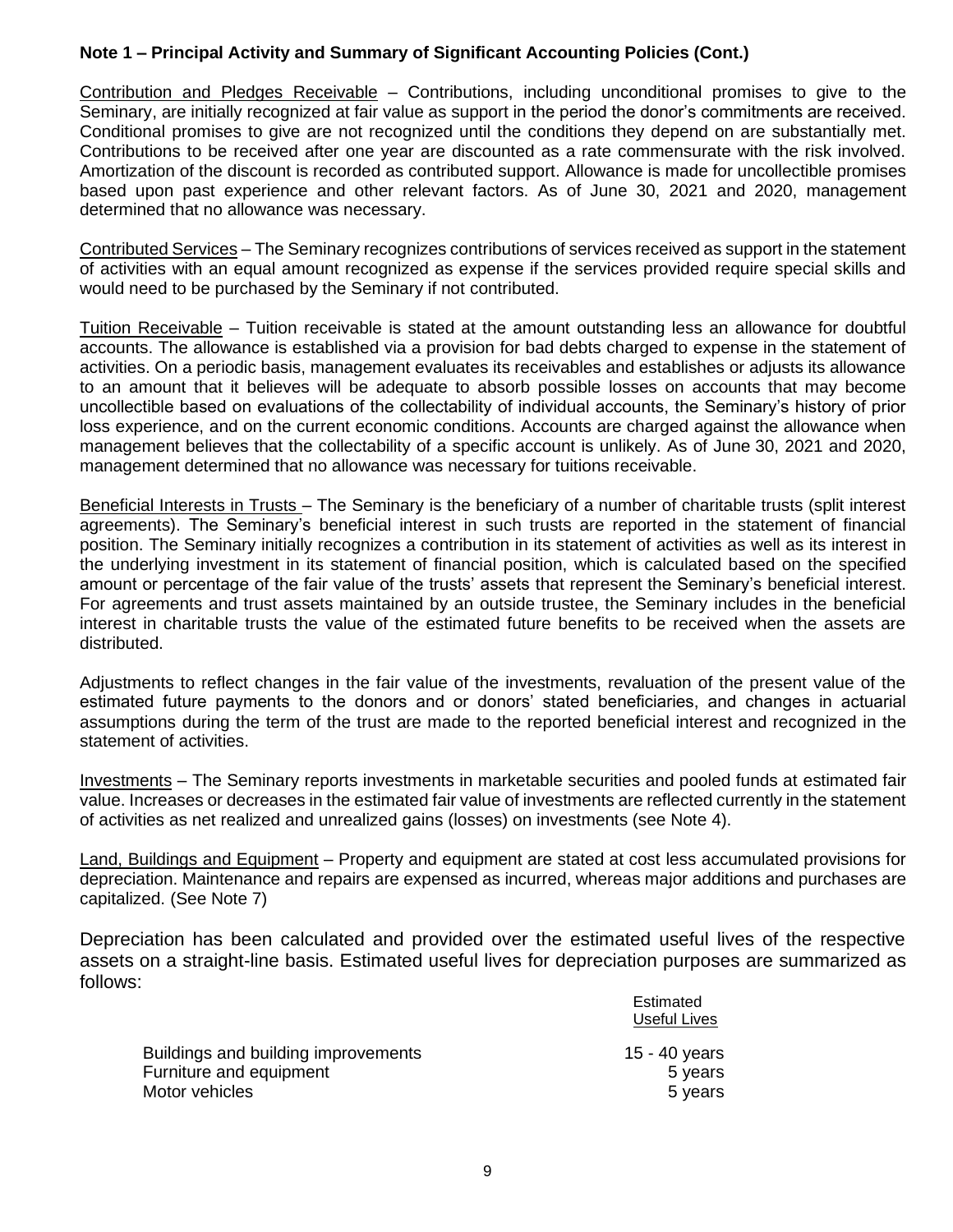## **Note 1 – Principal Activity and Summary of Significant Accounting Policies (Cont.)**

Land and Buildings Held for Sale – The Seminary had been actively marketing certain properties that it owned in Brighton, Massachusetts which had been canonically transferred to the Seminary in previous years by the Roman Catholic Archbishop of Boston, A Corporation Sole (Corporation Sole). These properties were sold in 2021 and were included in the 2020 statement of financial position as land and buildings held for sale.

Accounting for Assets Held by Others – The Seminary recognizes as an asset its interest in the net assets of other related organizations who hold funds that have been donated for the benefit of the Seminary. The recorded asset amount is adjusted for the Seminary's share of the change in the related organization's net assets via a charge or credit to the Seminary's statement of activities. Transfers of funds from the related organization are reported as reductions to the Seminary's recorded interest (see Note 6).

Income Tax – The Seminary is included in the United States Catholic Conference Group Ruling and in the Official Catholic Directory and is therefore exempt from income taxes under Section 501(c)(3) of the Internal Revenue Code. Accordingly, no provision for income taxes is included in these financial statements (see Note 15).

Functional Allocation of Expenses – The costs and expenses of providing program services and other activities (general and administrative support or fundraising) have been summarized on a functional basis in the statement of activities. The statement of functional expenses presents the natural classification detail of expenses by function. Costs and expenses related directly to a program or a supporting function, are charged to that program or function, while other expenses are allocated based on reasonable methods which include square footage, time spent and management's best estimates.

Evaluation of Subsequent Events – Management has evaluated subsequent events involving the Seminary for potential recognition or disclosure in the accompanying financial statements. Subsequent events are events or transactions that occurred after June 30, 2021 up through December 13, 2021, the date the accompanying financial statements were available to be issued.

### **Note 2 – Joint Sale of Property and Related Agreements**

In 2007, the Seminary and Corporation Sole, a related organization (Note 1), sold buildings and land (owned partially by the Seminary and partially by Corporation Sole) to Boston College for \$65 million. The sales price was allocated between Corporation Sole and the Seminary based upon the relative appraised values of the properties owned by each entity, which resulted in \$44.2 million being allocated to the Seminary. Corporation Sole remitted \$8.2 million of the sale proceeds and issued a promissory note to the Seminary in the amount of \$36.4 million (see Note 3).

As part of the property sale to Boston College in 2007, the Seminary agreed to lease a portion of Saint John's Hall to Boston College for \$1 per year over a 99-year term. This agreement was reflected in effect as a sale rather than as a lease and no portion of the property sale proceeds were deferred as advanced rental payments for the property's use. Upon completion of the 99-year term, control and use of the leased portion of Saint John's Hall reverts back to the Seminary.

On October 18, 2016, the Seminary entered into an agreement with the College to terminate, in part, the 2007 lease of a portion of Saint John's Hall. In consideration of the termination, the Seminary paid the College \$5,000,000. The Seminary entered into a loan agreement with the Revolving Loan Fund (RLF) of Corporation Sole on July 12, 2016 to finance the termination payment (see Note 9).

Additionally, the Seminary has a 50-year put option to require Boston College to purchase the retained portion of the Seminary building for \$10 million. During the period of this agreement, the Seminary has agreed not to sell or transfer the property to any other party. After the 50-year period, the put right will expire and Boston College will be provided with a permanent right of first refusal, which will entitle the College to match any thirdparty offer to purchase the property that the Seminary wishes to accept.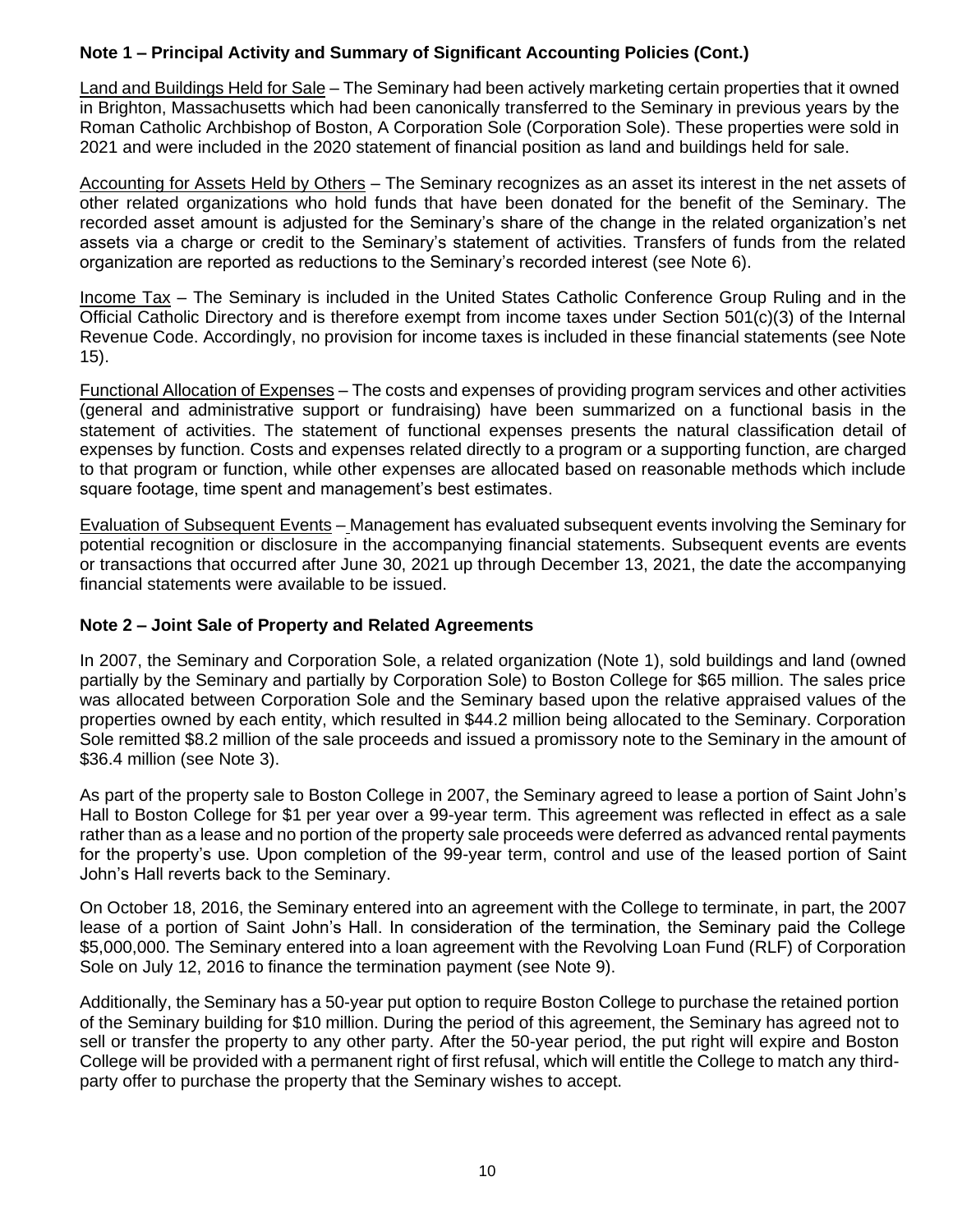### **Note 3 – Notes Receivable from Related Organization**

During October 2008, Corporation Sole entered into an unsecured ten-year promissory note with the Seminary for \$36,408,400 owed to the Seminary from the August 2007 joint sale of property (see Note 2). This note is non-interest bearing and subordinated to all other liabilities, obligations, and indebtedness of Corporation Sole. On September 22, 2014, the Board voted to extend the due date of the promissory note to August 23, 2027, when the note will become due and payable in its entirety.

The Seminary's Theological Institute for the New Evangelization (TINE) leases space for both administrative and classroom activities from Corporation Sole. In lieu of payment, an amount for rent is offset against the note receivable. At June 30, 2021 and 2020, the note receivable balance totaled \$34,730,582 and \$34,891,078 respectively (see Note 8).

### **Note 4 – Investments**

Investments are recorded at fair value and consist of the following at June 30:

|                        | 2021       |                       |            | 2020 |            |  |            |  |
|------------------------|------------|-----------------------|------------|------|------------|--|------------|--|
|                        |            | Fair<br>Value<br>Cost |            |      |            |  | Fair       |  |
|                        |            |                       |            |      | Cost       |  | Value      |  |
| Common Investment Fund | 21,730,975 | S                     | 42,903,405 |      | 21,044,640 |  | 33,747,938 |  |

The Seminary's investments consist of unit holdings in the Common Investment Fund established by the Roman Catholic Archbishop of Boston (RCAB) to provide common investment pools in which the Seminary and other related organizations may participate. The participants own units based upon a per-unit value at the time of purchase. The Common Investment Fund incurs service fees from the RCAB for administrative and clerical services performed on behalf of the fund. These fees are reflected in the calculation of the value per unit.

The Common Investment Fund invests nearly all of its funds in the RCAB Collective Investment Partnership (the "Investment Partnership"), the underlying investments of which are primarily equity and fixed-income securities (U.S. Government and agency securities, asset-backed securities and corporate bonds) owned either directly or indirectly through mutual funds and private entities.

Risks and Uncertainties – The Seminary's investment in the Common Investment Fund is exposed to various risks, such as interest rate, market, and credit. Due to the level of risk associated with the underlying investment securities, and the level of uncertainty related to changes in the value of investment securities, it is at least reasonably possible that changes in risks in the near term would materially affect the amounts reported in the statements of financial position and the statements of activities.

### **Note 5 – Fair Value Measurements**

The Seminary measures the fair values of assets and liabilities as an exit price, representing the amount that would be received to sell an asset or paid to transfer a liability in an orderly transaction between market participants. A fair value hierarchy is used to prioritize the inputs to valuation techniques used to measure fair value. The Seminary classifies its assets and liabilities into Level 1 (securities valued using quoted prices from active markets for identical assets), Level 2 (securities not traded on an active market for which observable market inputs are readily available), and Level 3 (securities valued based on significant unobservable inputs).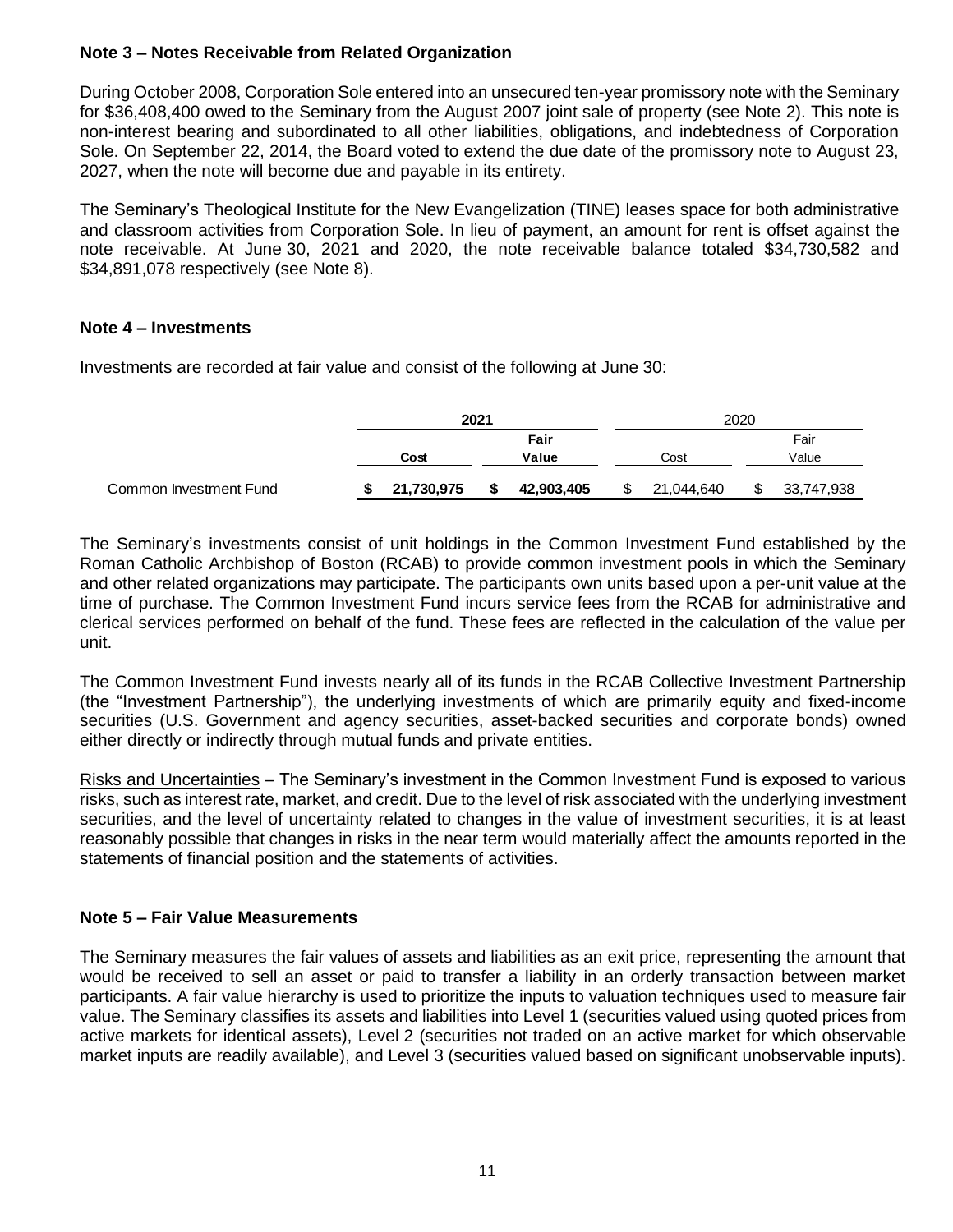### **Note 5 – Fair Value Measurements (Cont.)**

The Seminary measures the fair value of investments in certain entities that do not have a quoted market price based on the investees' calculated net asset value (NAV) per share or its equivalent. The Seminary reports its investments at the net asset value per unit on the valuation day.

The Seminary's financial assets that are reported at fair value on a recurring basis as of June 30, 2021 and 2020, by level within the fair value hierarchy, are presented in the table below. Financial assets measured at fair value on a nonrecurring basis, such as recorded promises to give to the Seminary, are excluded from the table.

|                                       |         |         |                    |         |                |         | Investments<br>Measured at |       |            |
|---------------------------------------|---------|---------|--------------------|---------|----------------|---------|----------------------------|-------|------------|
| June 30, 2021                         | Level 1 | Level 2 |                    | Level 3 |                | NAV (a) |                            | Total |            |
| <b>Common investment fund</b>         | \$      | \$      | ۰                  | \$      | $\blacksquare$ | \$      | 42,903,405                 | \$    | 42,903,405 |
| <b>Beneficial interests in trusts</b> |         |         | ٠                  |         | 706,723        |         | $\blacksquare$             |       | 706,723    |
|                                       | ٠       |         |                    | S       | 706,723        |         | 42,903,405                 |       | 43,610,128 |
|                                       |         |         |                    |         |                |         | Investments<br>Measured at |       |            |
| June 30, 2020                         | Level 1 |         | Level <sub>2</sub> |         | Level 3        |         | NAV(a)                     |       | Total      |
| Common investment fund                | \$      | \$      | $\blacksquare$     | \$      | ٠              | \$      | 33,747,938                 | \$    | 33,747,938 |
| Beneficial interests in trusts        |         |         |                    |         | 564,427        |         |                            |       | 564,427    |
|                                       |         |         |                    | \$      | 564,427        |         | 33,747,938                 |       | 34,312,365 |

(a) In accordance with ASC Subtopic 820-10, Fair Value Measurements, certain investments that are measured at fair value using the NAV per share (or its equivalent) practical expedient have not been classified within the fair value hierarchy. The fair value hierarchy amounts presented in this table are intended to permit reconciliation of the fair value hierarchy amounts to amounts presented in the statements of financial position.

During the years ended June 30, 2021 and 2020, the Seminary did not make any transfers between Level 1, Level 2, or Level 3 assets.

The changes in assets, at fair value, for which the Seminary has used Level 3 inputs to determine fair value, are as follows:

|                                                  | <b>Beneficial</b><br>Interests in<br><b>Trusts</b> |         | <b>Beneficial</b> |
|--------------------------------------------------|----------------------------------------------------|---------|-------------------|
|                                                  |                                                    |         | Interests in      |
|                                                  |                                                    |         | <b>Trusts</b>     |
|                                                  |                                                    | 2021    | 2020              |
| Balance, beginning of year                       | \$                                                 | 564.427 | \$<br>563,824     |
| Change in value of beneficial interest in trusts |                                                    | 142,296 | 603               |
| Balance, at end of year                          |                                                    | 706,723 | \$<br>564,427     |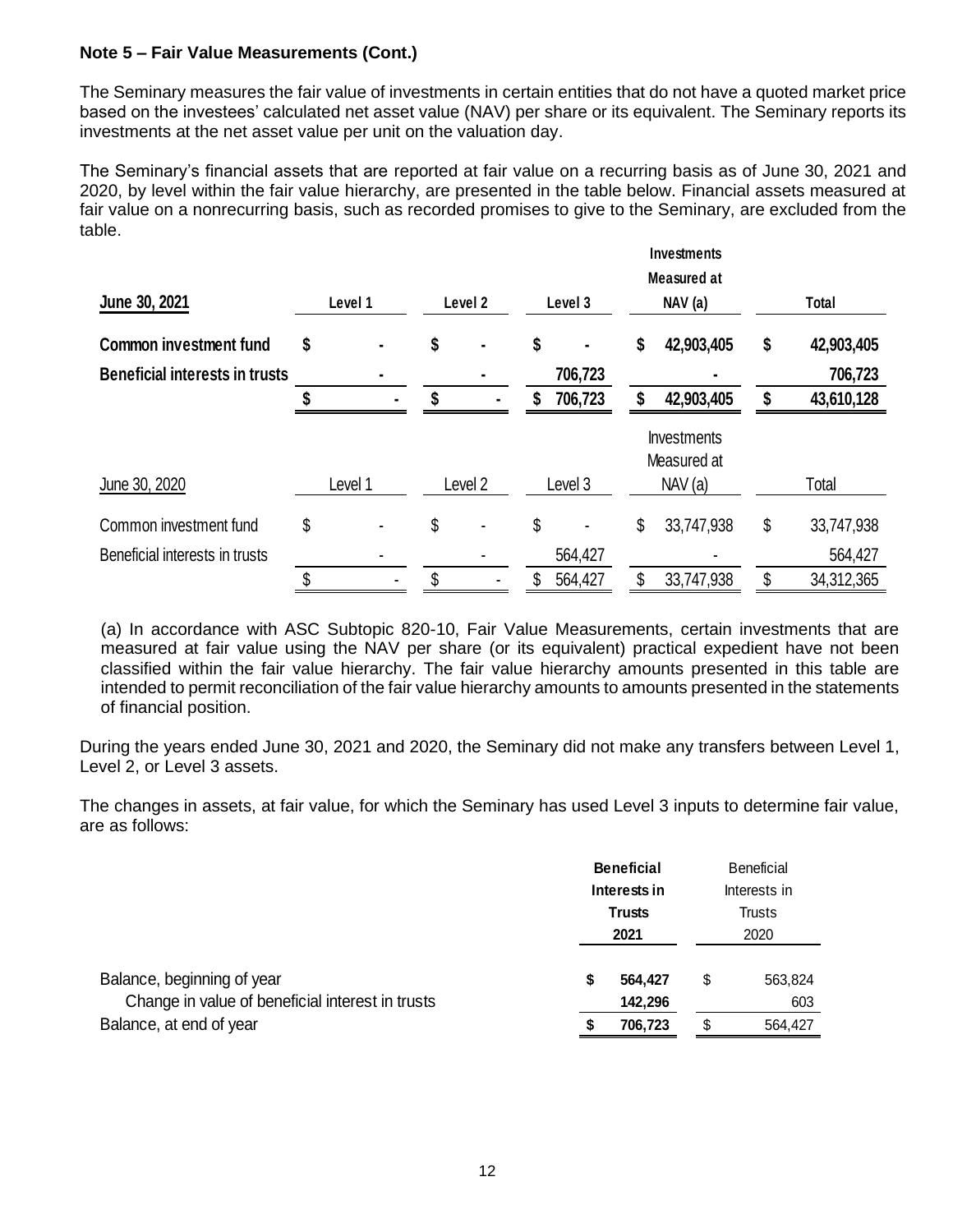#### **Note 5 – Fair Value Measurements (Cont.)**

The following table presents quantitative information about significant unobservable inputs used in Level 3 fair value measurements at June 30, 2021:

**Range**

|                               |   | <b>Fair Value</b> | Valuation<br><b>Technique</b> | Unobservable<br>Input | .<br>(Weighted<br>Average) |
|-------------------------------|---|-------------------|-------------------------------|-----------------------|----------------------------|
|                               |   |                   | Market approach               |                       |                            |
| <b>Beneficial interest in</b> |   |                   | based on underlying           |                       |                            |
| perpetual trusts              | S | 706,723           | securities                    | <b>None</b>           | <b>N/A</b>                 |

The following table presents quantitative information about significant unobservable inputs used in Level 3 fair value measurements at June 30, 2020:

|                                            | Fair Value    | Valuation<br>Technique            | Unobservable<br>Input | Range<br>(Weighted<br>Average) |
|--------------------------------------------|---------------|-----------------------------------|-----------------------|--------------------------------|
|                                            |               | Market approach                   |                       |                                |
| Beneficial interest in<br>perpetual trusts | \$<br>564,427 | based on underlying<br>securities | None                  | N/A                            |

The assets held in trust are managed by an independent third-party trustee, and the Seminary has no authority over investment decisions. Thus, they are classified as Level 3 within the fair value hierarchy levels.

The Seminary considers investment holdings included in the investment portfolio to be liquid and without restrictions for redemption, except for alternative strategies. The following table sets forth the liquidity, redemption policies, and unfunded commitments of the Seminary's investments that have been accounted for using NAV or its equivalent as a practical expedient for calculating fair value as of June 30.

| 2021                           | <b>Fair Value</b> | <b>Unfunded</b><br><b>Commitments</b> | <b>Redemption</b><br><b>Frequency</b> | <b>Redemption</b><br><b>Notice Period</b> |  |
|--------------------------------|-------------------|---------------------------------------|---------------------------------------|-------------------------------------------|--|
| <b>Common Trust Investment</b> | 42,903,405<br>S   | <b>None</b>                           | <b>Monthly</b>                        | 15 days                                   |  |
| 2020                           | Fair Value        | <b>Unfunded</b><br>Commitments        | Redemption<br>Frequency               | Redemption<br>Notice Period               |  |
| Common Trust Investment        | 33,747,938        | <b>None</b>                           | Monthly                               | 15 days                                   |  |

The Common Investment Fund is a Massachusetts trust established in 1970 to act and serve as an investment pool for corporations, organizations, associations, trusts or other legal entities which are under the direction and control of, or related to, the Corporation Sole and related organizations who are exempt from taxation under Section 501(c)(3) of the IRC.

The Common Investment Fund seeks to achieve its investment objective of maximizing long-term return by investing substantially all of its net investable assets through a master-feeder structure in the Partnership. The investment objective of the Partnership is to maximize long-term total return, primarily by investing in equity securities, investment grade debt and fixed income securities. State Street Corporation is the primary custodian of the Partnership's assets and record keeper of all related activities. The performance of the Common Investment Fund is directly affected by the performance of the Partnership.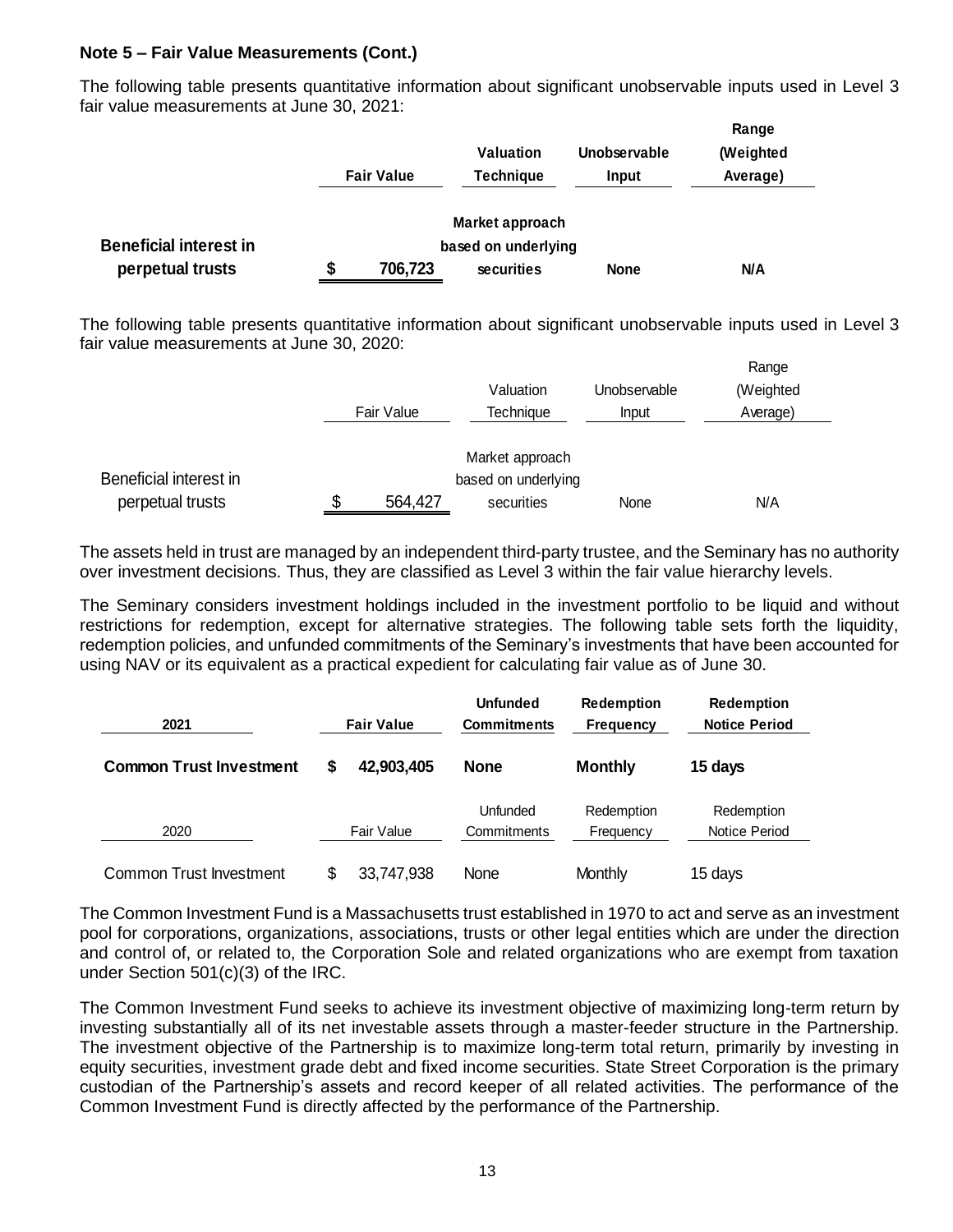### **Note 6 – Interest in the Net Assets of Related Foundation**

The Seminary is the beneficiary of donations collected on its behalf by the Catholic Community Fund of the Archdiocese of Boston, Inc. (the "Foundation"), a related organization, formerly known as the Catholic Foundation of the Archdiocese of Boston, Inc. As discussed in Note 1, the Seminary has recorded its interest in the Foundation's net assets of \$5,969,643 and \$4,234,096 at June 30, 2021 and 2020, respectively.

The change in the Seminary's interest is reflected in the statement of activities as an increase in net assets of \$1,735,547 and \$378,059 for the years ended June 30, 2021 and 2020, respectively. The Seminary did not receive any transfers of funds from the Foundation during the year ended June 30, 2021. Transfers of funds from the Foundation totaled \$636,755 for the year ended June 30, 2020, and are included in net assets released through satisfaction of restrictions in the statement of activities.

### **Note 7 – Land, Buildings, Equipment and Disposition of Assets Held for Sale**

Land, buildings and equipment consist of the following at June 30:

|                                             | 2021           | 2020          |
|---------------------------------------------|----------------|---------------|
| Land and land improvments                   | \$<br>381,148  | \$<br>381,148 |
| Buildings and improvments                   | 23,642,668     | 23,642,850    |
| Furniture and equipment                     | 2,573,044      | 2,640,284     |
| Motor vehicles                              | 22,829         | 22,829        |
| Construction project                        | 5,109,622      | 5,109,622     |
|                                             | 31,729,311     | 31,796,733    |
| Less accumulated provision for depreciation | (14, 383, 340) | (13,956,671)  |
|                                             | 17,345,971     | 17,840,062    |

Depreciation expense totaled \$521,409 and \$700,569 for the years ended June 30, 2021 and 2020, respectively.

Construction Project – At June 30, 2021, the construction project consists primarily of the Seminary's costs to terminate the lease of a portion of Saint John's Hall that was previously leased to Boston College (Note 2). The scope and timing of this renovation project has yet to be determined.

Sale of Land and Buildings Held for Sale – In fiscal year 2021, the Seminary sold certain parcels of real estate that in an earlier year were designated for sale. Prior to 2019 one parcel had been reclassified by the Seminary to "land and buildings held for sale". In fiscal year 2020 a separate unrelated parcel was reclassified as "land and buildings held for sale". At that time, an adjustment to the carrying value of this property resulted in a loss of approximately \$2,940,000 reflected in the statement of activities for the year ended June 30, 2020. In fiscal year 2021 both of these properties were sold for approximately \$12 million, resulting in a gain of approximately \$3,350,000. Proceeds from the sale were utilized to repay outstanding indebtedness to related organizations (see Note 9)

### **Note 8 – Related Party Transactions**

Benefits – The Seminary participates with other Catholic organizations in lay employee health, dental, life and disability benefit plans that are considered related organizations. Expenses incurred by the Seminary for the benefit of lay employees under these plans were \$226,105 and \$251,347 for the years ended June 30, 2021 and 2020, respectively.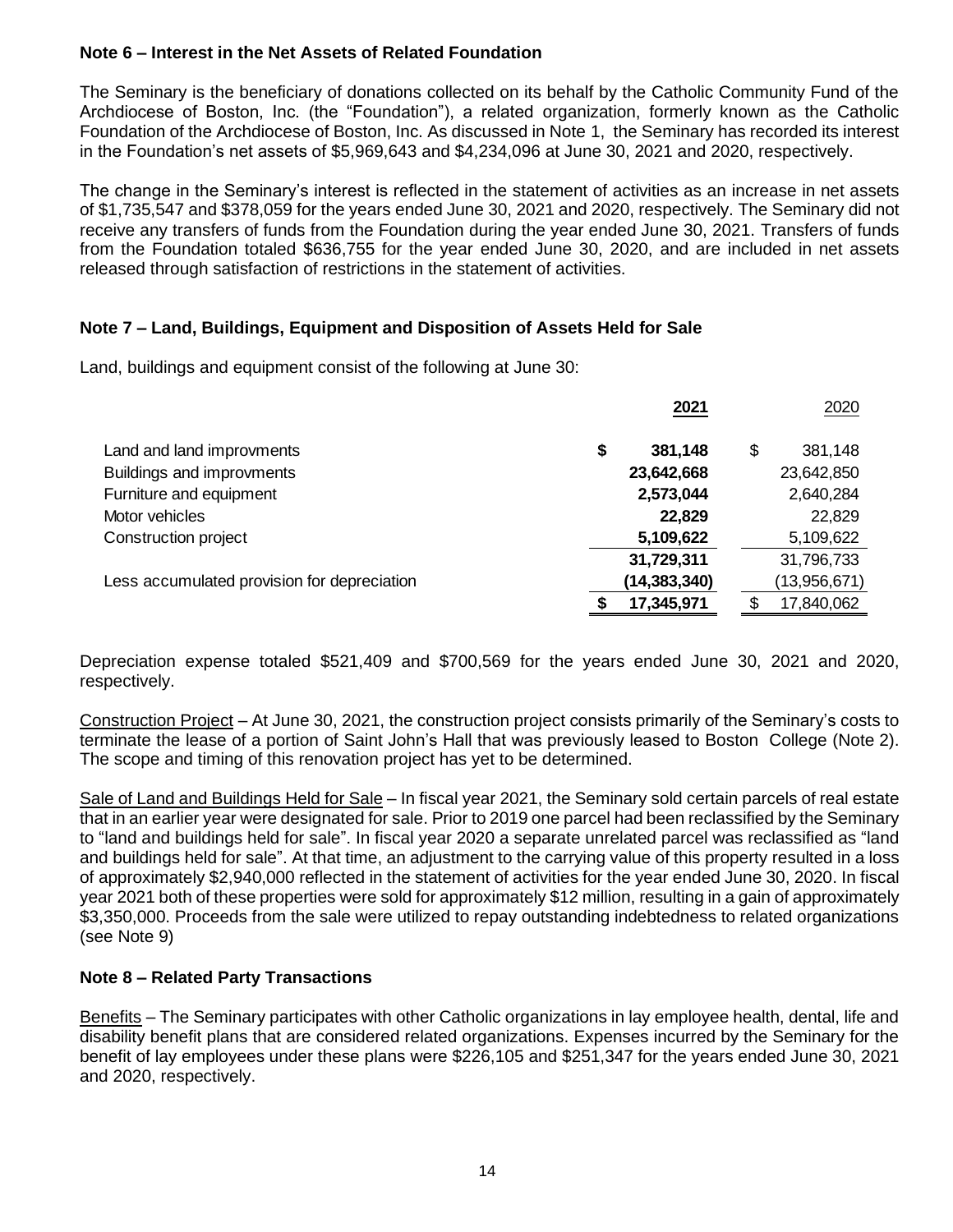### **Note 8 – Related Party Transactions (Cont.)**

The Seminary also participates with other Catholic organizations in the Archdiocese of Boston Clergy Medical/Hospitalization Trust, a related organization. Expenses incurred by the Seminary for the benefit of clergy under this plan were \$124,950 and \$114,660 for the years ended June 30, 2021 and 2020, respectively.

Insurance – The Seminary purchases general liability, automobile, fire and theft, crime, boiler and workers' compensation insurance through a pooled insurance program of Corporation Sole. Related insurance expense for this coverage was \$153,116 and \$121,860 for the years ended June 30, 2021 and 2020, respectively.

Redemptoris Mater – The Seminary paid an agreed-upon amount of housing expenditures for students belonging to the Redemptoris Mater religious group, as well as clergy renumeration and related benefits for Redemptoris Mater order priests. Such expenditures were \$172,498 and \$198,613 for the years ended June 30, 2021 and 2020. The Seminary has also agreed to provide financial assistance to Redemptoris Mater seminarians for tuition and fees in the amounts of \$428,092 and \$382,215 for the years ended June 30, 2021 and 2020, respectively. This financial assistance is included in financial aid in the accompanying statement of activities.

Due to/from Related Party – Amounts due from Corporation Sole to the Seminary at June 30, 2021 and 2020 were \$42,357 and \$79,618, respectively.

Rent - The Seminary's Theological Institute for the New Evangelization lease space in the Archdiocese of Boston Pastoral Center in Braintree. In lieu of the cash payment of annual rent in the amount of \$22,500 under a tenant at will agreement, the amount of rent is recorded via a reduction to the note receivable from Corporation Sole (see Note 3).

### **Note 9 – Notes Payable to Related Organization**

During the year ended June 30, 2021, the Seminary made full payment on its outstanding borrowings under the following loan agreements with the RLF of Corporation Sole (a related party), utilizing the proceeds received on the sale of certain land and buildings for approximately \$12 million (see Note 7):

\$1.5 Million Revolving Line of Credit - In 2015, the Seminary entered into this revolving line of credit agreement with the RLF. The applicable interest rate was the annual rate of interest announced from time to time by the lender as the applicable rate for institutional loans pursuant to the lenders RLF (4.25 % at June 30 2020). The credit agreement was secured by the Seminary's board-designated endowment held in the Common Investment Fund. The total amount outstanding under the credit agreement, including accrued interest, was \$1,798,789 at June 30, 2020.

\$5 million Revolving Line of Credit – In 2016, the Seminary entered into a revolving line of credit agreement with RLF, which was utilized to fund renovation costs. The applicable interest rate was the annual rate of interest announced from time to time by the lender as the applicable rate for institutional loans pursuant to the lenders RLF (4.25% at June 30, 2020). The agreement was secured by one of the properties that was ultimately sold in 2021.The total amount outstanding under this credit agreement, including accrued interest, was \$3,396,772 at June 30, 2020.

\$5 Million Mortgage Loan – In 2016, the Seminary entered into a mortgage loan agreement with the RLF which was utilized to terminate the 2007 lease of a portion of Saint John's Hall to the College (Note 7). The applicable interest rate was the annual rate of interest announced from time to time by the lender as the applicable rate for institutional loans pursuant to the lenders RLF (4.25% at June 30, 2020). The total amount outstanding under the credit agreement, including accrued interest, was \$5,696,524 at June 30, 2020.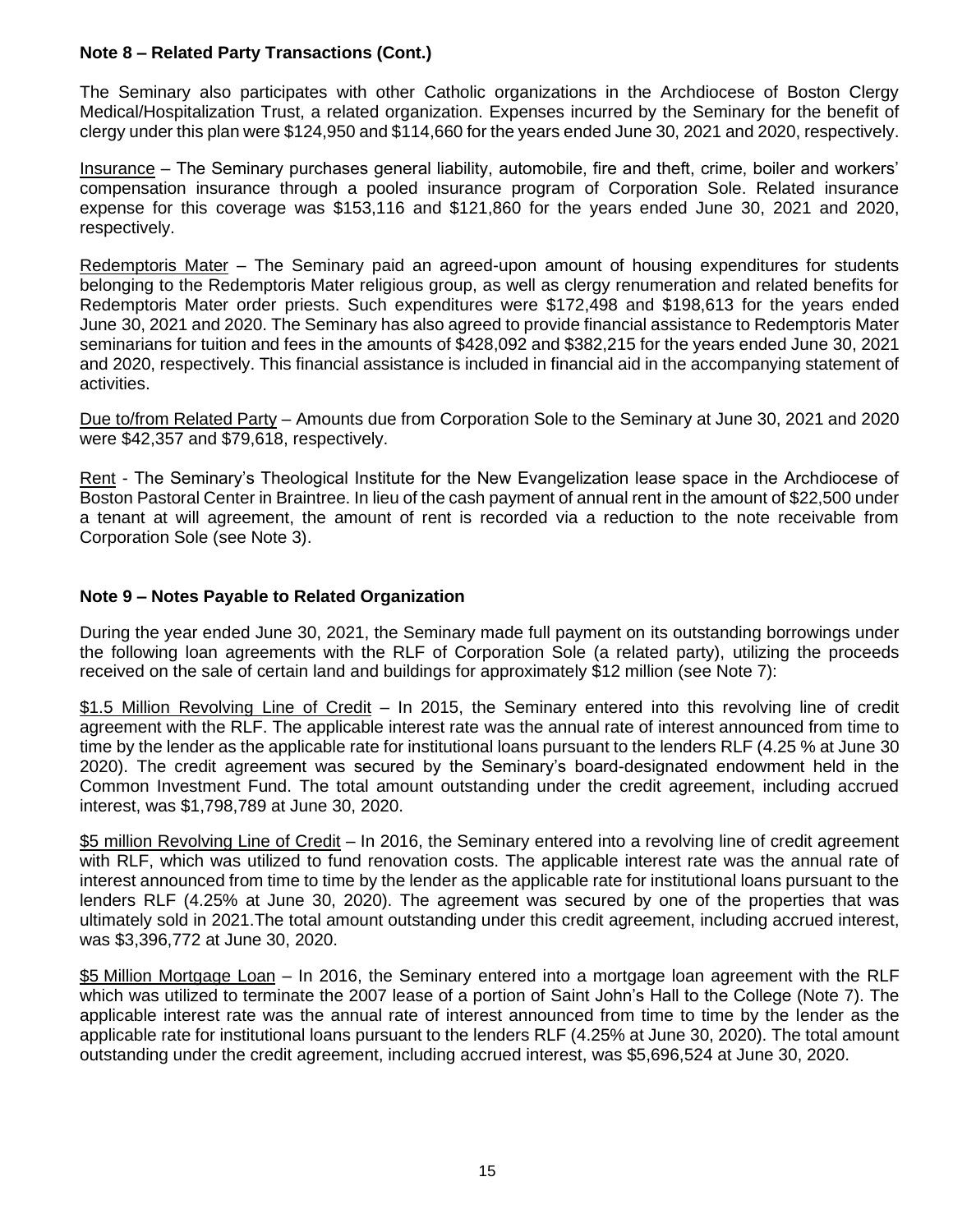### **Note 10 – SBA Paycheck Protection Program Loan and Forgiveness**

In April of 2020, the Seminary obtained a loan from a financial institution in the amount of \$337,600 under the Paycheck Protection Program ("PPP") established by the Coronavirus Aid, Relief, and Economic Security (CARES) Act. Under the note agreement, the loan's repayment was guaranteed by the Small Business Administration ("SBA"), it accrued interest at 1%, and it was forgivable and payable by the SBA if the Seminary incurred and paid eligible expenses such as payroll and other specified costs as defined in the CARES Act. The Seminary applied for the loan's forgiveness under the terms of the agreement and in April of 2021 it was notified by the SBA that the loan and accrued interest was repaid, and the debt has been forgiven in full. As a result of the forgiveness, the loan amount has been removed as a liability via a credit of \$337,600 to nonoperating support in the statement of activities and changes in net assets.

# **Note 11 – Employee Pension Plans**

Withdrawal from RCAB Pension Plan – Through June of 2021, the Seminary participated in a multi-employer, noncontributory retirement income plan, the Roman Catholic Archdiocese of Boston (RCAB) Pension Plan (the "Pension Plan"). The plan provides defined benefits to participants upon retirement. Effective December 31, 2011, the Archdiocese of Boston amended the plan to curtail benefit accruals for plan participants. In addition, no additional participants were allowed into the plan. The relative position of the Seminary with regard to the plan's net assets and actuarial present value of accumulated plan benefits had not been distinguished from those of other groups participating in the retirement income plan. At June 30, 2020, the financial statements of the plan reflected approximately \$137 million in net assets available for benefits and \$162 million in accumulated plan benefits.

In June of 2021, the Seminary executed a withdrawal agreement with the RCAB Pension Plan. As part of the withdrawal agreement all of the Seminary's obligations under the plan were satisfied by the purchase of an annuity. The Seminary was required to make an additional contribution of approximately \$275,000 to increase its funding status. The Trustees of the RCAB Pension Plan negotiated the purchase of a single premium guaranteed annuity contract for the Corporation. The written annuity contract is pending and will cover the pension benefits of all of the Seminary's employee-participants under the signed acceptance agreement with the insurance company.

Related pension expense for the years ended June 30, 2021 and 2020 was approximately \$345,000 and \$69,000, respectively, including the final required contribution of \$275,000 in fiscal 2021.

RCAB 401(k) Plan – To replace the curtailed defined benefit pension plan, the Archdiocese of Boston established a 401(k) defined contribution plan on January 1, 2012. The Seminary contributes a matching contribution subject to formulas defined in the plan document. Contributions by the Seminary approximated \$32,000 and \$22,000 for the years ended June 30, 2021 and 2020, respectively.

### **Note 12 – Net Assets With Donor Restrictions**

The following is a summary of net assets with donor restrictions at June 30:

|                             | 2021       | 2020          |  |
|-----------------------------|------------|---------------|--|
| <b>Temporary in Nature</b>  | 586,035    | \$<br>308,323 |  |
| <b>Perpertual in Nature</b> | 35,150,629 | 27,385,417    |  |
|                             | 35,736,664 | 27,693,740    |  |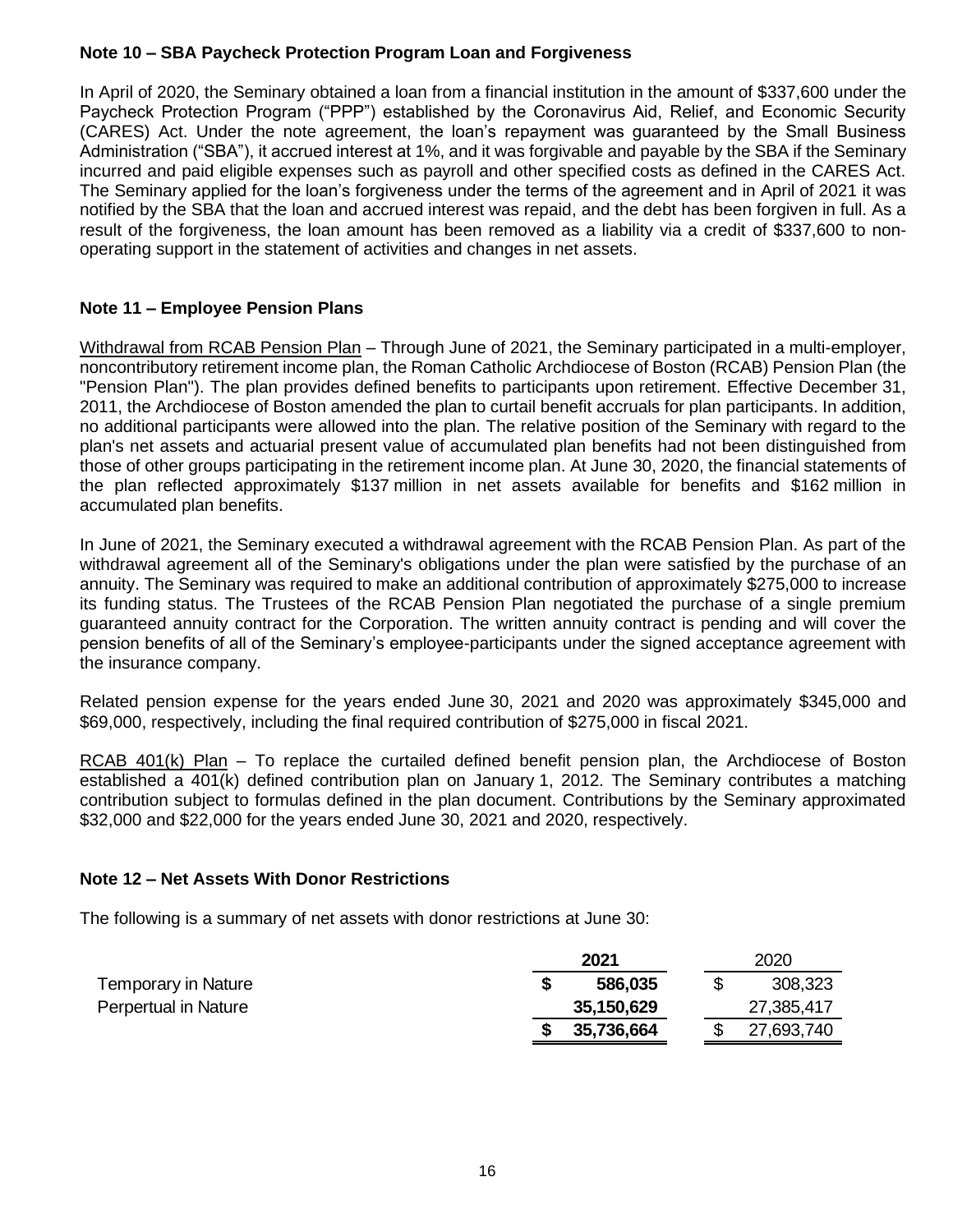# **Note 12 – Net Assets With Donor Restrictions (Cont.)**

Restricted net assets which are temporary in nature at June 30, consist of the following:

|                        | 2021    | 2020 |         |
|------------------------|---------|------|---------|
| Restricted for:        |         |      |         |
| Specific club programs | 294,089 | S    | 174,063 |
| Other                  | 291,946 |      | 134,260 |
|                        | 586,035 | \$   | 308,323 |

Restricted net assets which are perpetual in nature (endowments) at June 30, consist of the following:

|                                                       | 2021 |            | 2020             |
|-------------------------------------------------------|------|------------|------------------|
| Income restricted for:                                |      |            |                  |
| <b>Scholarships</b>                                   | S    | 24,606,762 | \$<br>19,547,397 |
| Facility maintenance                                  |      | 2,105,127  | 1,662,445        |
| <b>Operations</b>                                     |      | 1,603,655  | 1,263,830        |
| Masters of Ministry program                           |      | 158,719    | 113,222          |
| Interest in net assets of related foundation (Note 6) |      | 5,969,643  | 4,234,096        |
| Beneficial interests in perpetual trusts (Note 14)    |      | 706,723    | 564,427          |
|                                                       |      | 35,150,629 | \$<br>27,385,417 |

During the year ended June 30, net assets were released from donor restrictions by incurring expenses, by the occurrence of other events satisfying the restricted purposes, or by donors removing the restrictions, as follows:

|                              | 2021 |         | 2020 |         |
|------------------------------|------|---------|------|---------|
| General operations and other |      | 862,714 | \$   | 816,195 |

### **Note 13 – Endowments**

The Seminary's endowment consists of approximately 300 individual funds established for scholarships, one fund established for facility maintenance and three funds established to support general operations. Its endowments includes both donor-restricted endowment funds and a fund designated by the Board of Trustees to function as an endowment. Net assets associated with endowment funds are classified and reported based on the existence or absence of donor-imposed restrictions.

*Interpretation of Relevant Law –* The Seminary has historically viewed the Massachusetts Uniform Prudent Management of Institutional Funds Act (UPMIFA) as requiring the Seminary to preserve the fair value of the original gift as of the gift date of the donor-restricted endowment funds, absent explicit donor stipulations to the contrary. As a result of this interpretation, the Seminary classifies as permanently restricted net assets (a) the original value of gifts donated to the permanent endowment, (b) the original value of subsequent gifts to the permanent endowment, and (c) accumulations to the permanent endowment made in accordance with the direction of the applicable donor gift instrument at the time the accumulation is added to the fund. This is regarded as the "historic dollar value" of the endowment fund. The remaining portion of the donor-restricted endowment funds that are not considered restricted in perpetuity and are regarded as "net appreciation", are considered temporarily restricted net assets until those amounts are appropriated for expenditure by the **Seminary**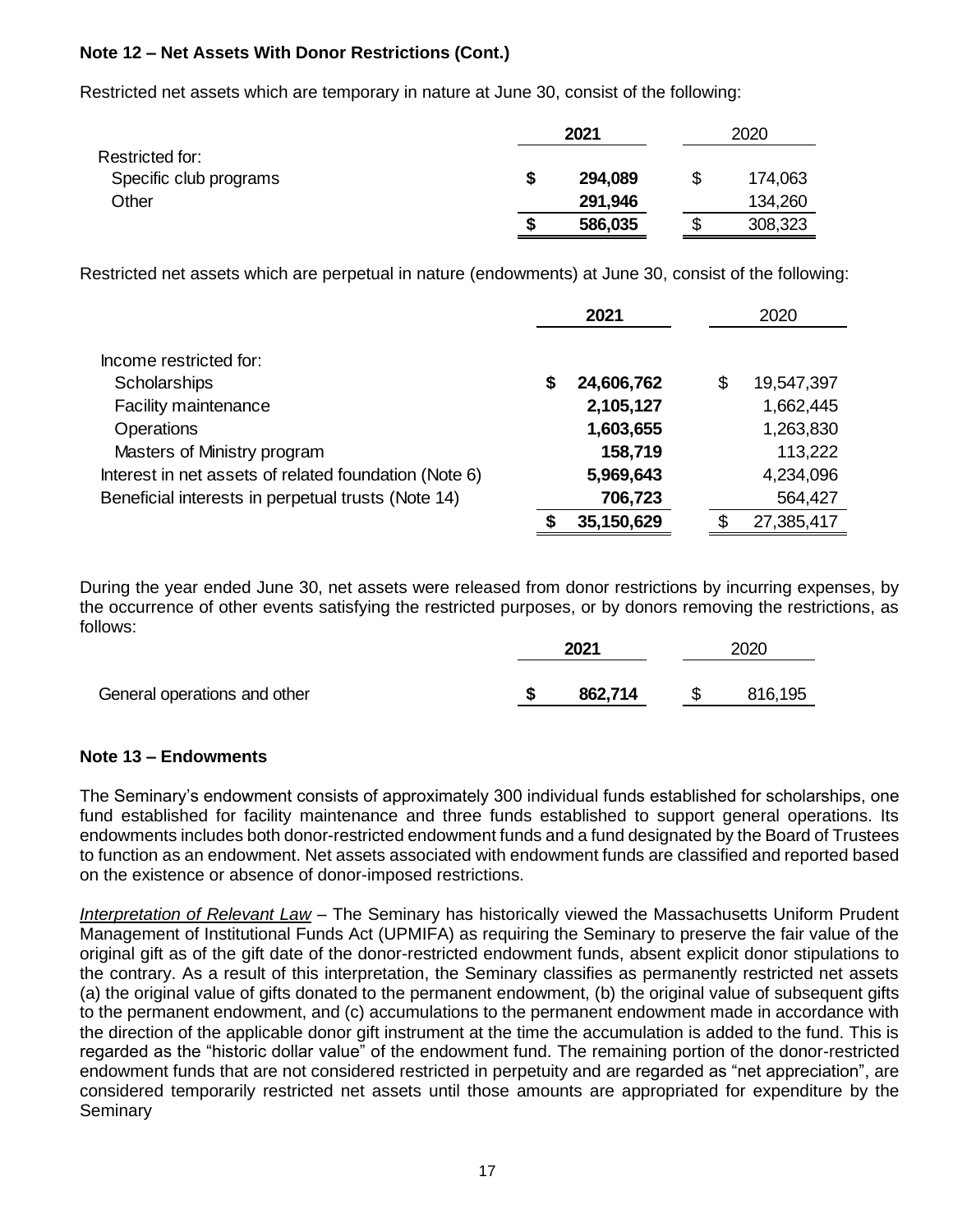### **Note 13 – Endowments (Cont.)**

It is the policy of the Seminary to appropriate for distribution on a quarterly basis 1% of the net assets of the endowment (including donor restricted and board designated endowments) as of the previous quarter-end. Consistent with MGL, the Seminary is allowed to spend from underwater funds, if any. In establishing this policy, the Seminary considered the long-term expected return on its endowments. Accordingly, over the long term, the Seminary expects the impact of the current spending policy to allow its endowments to grow at a nominal rate. This is consistent with the Seminary's objective to maintain the purchasing power of the endowments assets as well as to provide additional real growth through new gifts and investment return. Actual distributions from the board designated endowment may exceed the quarterly dividend upon approval of the Board. During the fiscal year ended June 30, 2020, approved distributions from the board designated endowment were approximately \$1,200,000. There were no distributions in fiscal year ended June 30, 2021.

#### *Funds with Deficiencies*

From time-to-time, the fair value of assets associated with individual donor-restricted endowment funds may fall below the "historic dollar value". Deficiencies of this nature are reported by a direct reduction to unrestricted net assets. There were no deficiencies as of June 30, 2021 or 2020.

#### *Endowment Investment Policy*

The Seminary has adopted an investment philosophy which, combined with the spending rate, attempts to provide a predictable stream of returns thereby making funds available to programs that are supported by its endowment, while at the same time seeking to maintain the purchasing power of the endowment assets. Endowment assets include those assets of donor-restricted funds that the Seminary must hold in perpetuity or for donor-specified periods. Under the Seminary's Investment Policy and spending rate, both of which are approved by the Board of Trustees, the endowment assets are invested in a manner that is intended to produce an inflation-adjusted return in excess of the spending rate over a long period of time. Actual returns in any given year may vary.

#### *Strategies Employed for Achieving Objectives*

To satisfy its long-term rate-of-return objectives, the Seminary relies on a total return strategy in which investment returns are achieved through both capital appreciation (realized and unrealized) and current yield (interest and dividends). The Seminary invests its investment portfolio in the Common Investment Fund which, in turn, invests in the Investment Partnership (Note 3). The Investment Committee of Corporation Sole is responsible for selecting the investment managers of the Investment Partnership.

Endowment net asset composition by type of fund as of June 30, 2021 and 2020 are as follows:

| For the year ended June 30, 2021:                                                                          | <b>Board Designated</b><br>Perpetual |    | Donor Restricted<br>Perpetual | Total                                   |  |
|------------------------------------------------------------------------------------------------------------|--------------------------------------|----|-------------------------------|-----------------------------------------|--|
| Donor restricted endowments<br>Donor restricted endowments at the foundation<br>Board-designated endowment | \$<br>10,756,214                     |    | 28,474,263<br>5,969,643       | \$28,474,263<br>5,969,643<br>10,756,214 |  |
| Endowment net assets at end of year                                                                        | 10,756,214                           |    | 34,443,906                    | \$45,200,120                            |  |
| For the year ended June 30, 2020:                                                                          |                                      |    |                               |                                         |  |
| Donor restricted endowments                                                                                | \$                                   | S. | 22,586,894                    | \$22,586,894                            |  |
| Donor restricted endowments at the foundation                                                              |                                      |    | 4,234,096                     | 4,234,096                               |  |
| Board-designated endowment                                                                                 | 8,480,367                            |    |                               | 8,480,367                               |  |
| Endowment net assets at end of year                                                                        | 8,480,367                            |    | 26,820,990                    | \$35,301,357                            |  |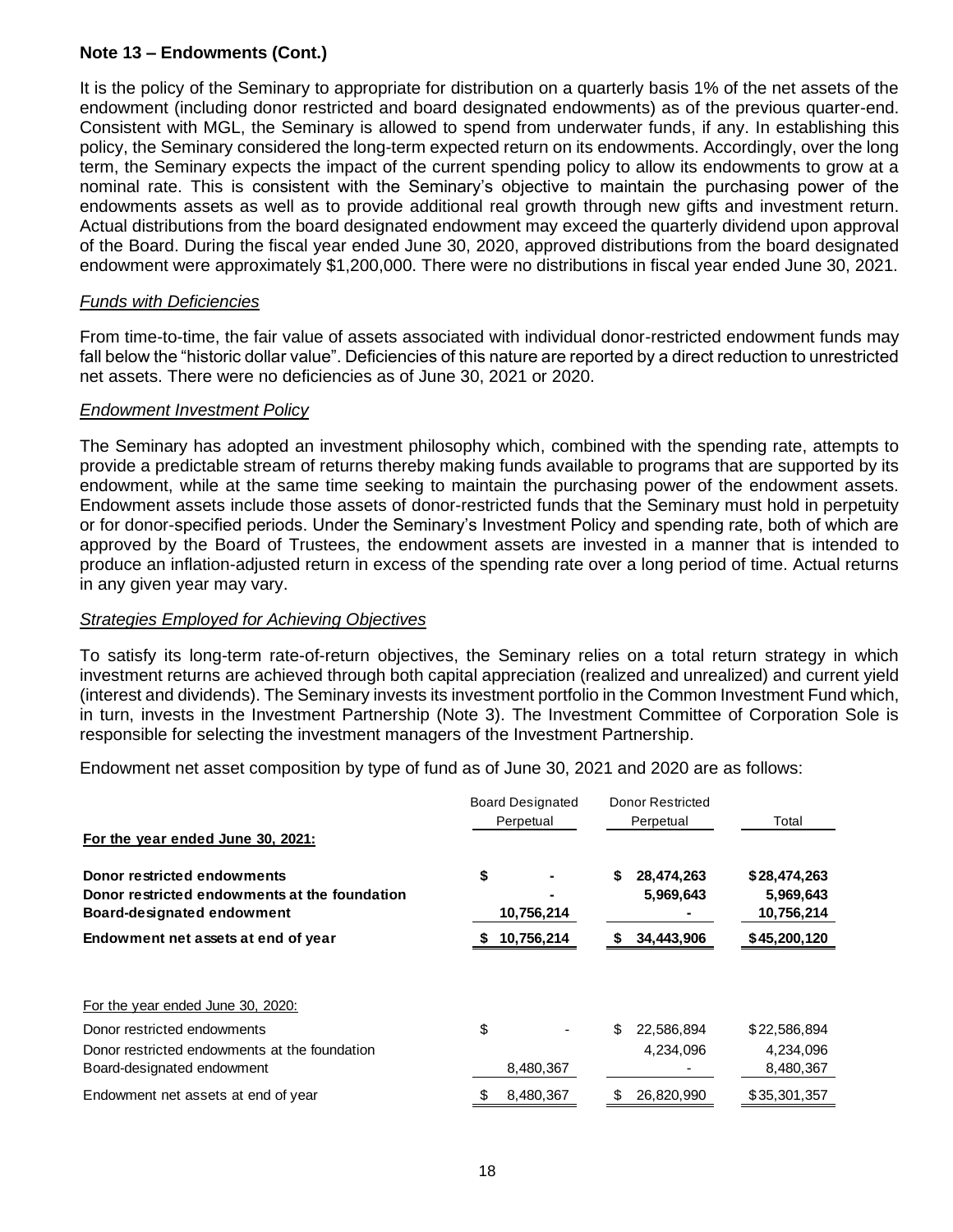### **Note 13 – Endowments (Cont.)**

Changes in endowment net assets for the fiscal years ended June 30, 2021 and 2020 are as follows:

|                                                                                                               | <b>Board Designated</b><br>Perpetual | <b>Donor Restricted</b><br>Perpetual  | <b>Total</b>                           |
|---------------------------------------------------------------------------------------------------------------|--------------------------------------|---------------------------------------|----------------------------------------|
| For the year ended June 30, 2021:                                                                             |                                      |                                       |                                        |
| Endowment net assets, beginning of year                                                                       | 8,480,367<br>S.                      | 26,820,990<br>\$                      | 35,301,357<br>\$                       |
| Investment income, net<br><b>Contributions and bequests</b><br>Appropriation of endowment assets for          | 2,652,865<br>\$                      | \$<br>6,872,546<br>52,041             | \$<br>9,525,411<br>52,041              |
| expenditure                                                                                                   | (377, 018)                           | (1,037,218)                           | (1, 414, 236)                          |
| Other changes:<br>Transfer of net assets from foundation<br>Change in interest in net assets of<br>foundation |                                      | 1,735,547                             | 1,735,547                              |
| Endowment net assets at end of year                                                                           | \$10,756,214                         | 34,443,906<br>\$                      | \$<br>45,200,120                       |
| For the year ended June 30, 2020:                                                                             | <b>Board Designated</b><br>Perpetual | <b>Donor Restricted</b><br>Perpetual  | Total                                  |
| Endowment net assets, beginning of year                                                                       | 9,820,610<br>S.                      | 26,835,748<br>\$                      | \$<br>36,656,358                       |
| Investment income, net<br>Contributions and bequests<br>Appropriation of endowment assets for<br>expenditure  | \$<br>219,914<br>(1,560,157)         | \$<br>387,742<br>45,369<br>(189, 173) | \$<br>607,656<br>45,369<br>(1,749,330) |
| Other changes:<br>Transfer of net assets from foundation<br>Change in interest in net assets of<br>foundation |                                      | (636, 755)<br>378,059                 | (636, 755)<br>378,059                  |
| Endowment net assets at end of year                                                                           | 8,480,367<br>\$                      | 26,820,990<br>\$                      | \$<br>35, 301, 357                     |

### **Note 14 – Beneficial Interest in Trusts**

Beneficial interests in trusts held by third parties consist of the following at June 30:

|                                         | 2021 |         | 2020    |  |
|-----------------------------------------|------|---------|---------|--|
| Beneficial interest in perpetual trusts |      | 706,723 | 564,427 |  |

The Seminary is one of the beneficiaries named in various trusts managed by third party trustees. Under the terms of the trust agreements, the Seminary is to receive quarterly or annual distribution payments.

The net change in the value of the Seminary's beneficial interest in these trusts is recorded as a charge or credit to the statements of activities. This change resulted in gains of \$142,296 and \$603 for the years ended June 30, 2021 and 2020, respectively.